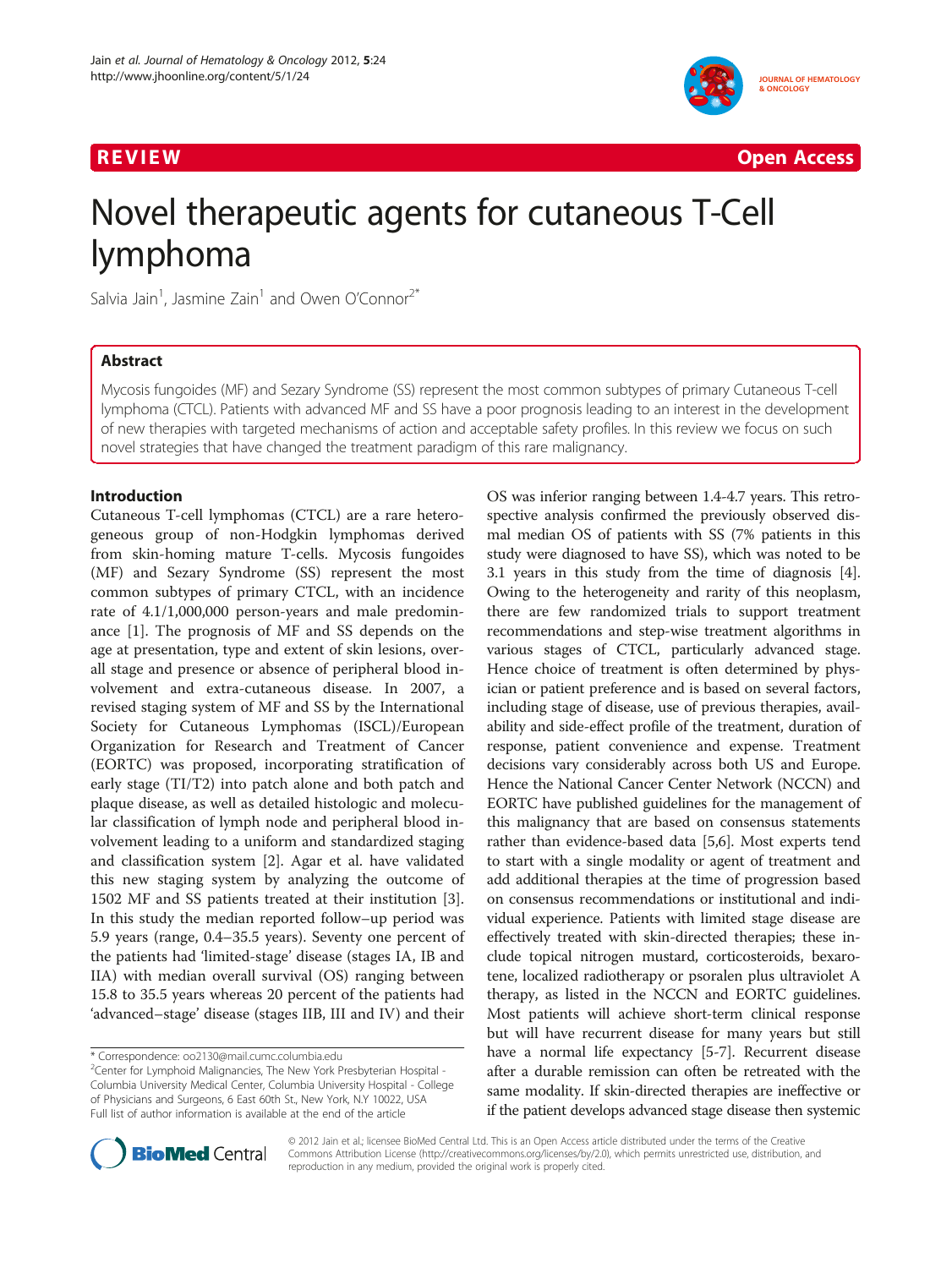therapies are introduced, which may include α-interferon, bexarotene, photopheresis, denileukin diftitox, vorinostat, alemtuzumab, cytotoxic chemotherapy, or combination therapies. In advanced stage disease, responses are often partial and seldom durable and there is no treatment for which improved survival has been demonstrated [\[3,4,8](#page-12-0)]. Allogeneic stem cell transplant is reserved for selected young patients with advanced-stage disease in order to exploit a graft versus lymphoma effect for long-term disease control. Since most patients require prolonged therapy, the key to successful disease management is to enhance immune function and minimize immunosuppressive therapies in order to reduce life threatening infectious complications. This has led to development of new therapies with targeted mechanisms of action and acceptable safety profile that may change the paradigm of treating this disease. Furthermore, clinical trials in MF and SS have suffered from lack of standardized criteria to assess response and clinical end points. This has made interpretation of clinical trials involving various agents performed to date cumbersome. The following consensus guideline was recently proposed to assess a uniform composite response based on the ISCL, USCLC and EORTC recommendations to facilitate collaboration among investigators: complete remission was defined as (100% clearance of all skin lesions + all lymph nodes  $\leq 1.5$  cm in long axis + normal size of visceral organs by imaging  $+ \leq 5\%$  sezary cells in peripheral blood) while partial remission was defined as [50–99% clearance of skin lesions,  $+ \geq 50\%$  reduction in SPD (sum of the product of the longest bidimensional diameters) +  $\geq$  50% regression of measurable disease in the organs  $+$   $>$  50% decrease in blood tumor burden] [[9](#page-12-0)].

## Novel therapeutic agents in cutaneous T-cell lymphoma

While the lack of insight into the biology of CTCL has hindered the development of true 'targeted therapies', there is now an abundance of new drugs that have shown potentially significant activity either alone or in combination with conventional agents.

## Histone deacetylase inhibitors (HDAC inhibitors)

Histone deacetylase inhibitors have become a critical component of the CTCL treatment armamentarium in the relapsed/refractory setting. These are epigenetic agents that regulate gene transcription by physical alterations of either DNA or the structural components of chromatin. There are 18 HDACs (histone deacetylases) discovered in human cells that are divided into four classes based on their homology to HDACs found in yeasts. Class I, II and IV HDACs require zinc for their enzymatic activity, whereas class III HDACs, also known as silent informant regulator proteins (Sirtuins), require NAD<sup>+</sup> as a coenzyme for their activity. HDAC inhibitors are a chemically broad group of molecules found to inhibit the activity of HDACs in a wide range of concentrations from low nM to high mM. To date, there are several HDAC inhibitors in development with focus on greater potency and improved tolerability. The bulk of the clinical experience with these compounds has focused on the pan-HDAC inhibitors (i.e., those inhibiting class I, II and IV enzymes). By causing accumulation of acetylated histones and non-histone proteins in the cell, HDAC inhibitors lead to several effects, including transcriptional modification and altered function of proteins regulating cell proliferation, cell cycle progression, differentiation and apoptosis [[10](#page-12-0),[11](#page-12-0)]. HDAC inhibitors can block cell proliferation and cause apoptosis in human tumor derived cell lines by causing cell cycle arrest in G1 or G2/M phase with relative sparing of normal cells through dysregulation of proteins that control cell cycle progression and coordinate the G1/S and G2/M transition such as cyclins, cyclin-dependent kinases (Cdk) and their associated regulators [[12-14\]](#page-12-0). HDAC inhibitors can also induce upregulation of p21, p27 and p16, which bind to and inactivate CDK2 and CDK4, hence leading to inhibition of cell cycle progression [[15,16\]](#page-12-0). HDAC inhibitors have also been observed to increase the expression of genes that encode for death receptors and their ligands, such as Fas and the Apo 2 L/TRAIL receptors, DR4 and DR5, downregulate c-FLIP, c1AP2 and X1AP and induce generation of reactive oxygen species (ROS) all of which contribute towards apoptosis [\[17-22](#page-12-0)]. Other non-histone targets of HDAC inhibitors include transcriptional co-regulators, DNA binding transcriptional factors, chaperone proteins, steroid receptors and DNA repair enzymes [\[23](#page-12-0)-[25](#page-12-0)]. HDAC inhibitors have been shown to have antiangiogenic effects by various mechanisms, including up-regulation of angiogenesis inhibitors such as thrombospondin and von-Hippel Lindau factor, as well as downregulation of factors that promote vasculogenesis, such as VEGF and hypoxiainduced protein (HIF-[alpha]) [[26,27\]](#page-12-0). Marquard et al. investigated HDAC expression and histone acetylation by immunohistochemical staining in 73 patients with CTCL [\[28](#page-12-0)]. The expression of HDAC1, HDAC2, HDAC6, and acetylated H4 were correlated to histological subtypes and overall survival. HDAC2 and acetylated H4 were more common in aggressive forms of CTCLs compared with indolent CTCLs whereas HDAC6 was associated with a favorable outcome. Despite these many pleiotropic effects, it has been difficult to assign a precise mechanistic basis to any one or more of these drugs in any particular tumor type. As single agents these drugs appears to have a class effect in T-cell lymphomas and CTCL in particular. A brief description of the various HDAC inhibitors currently in clinical use or trials for CTCL treatment is listed below. Two agents of this class, vorinostat (Zolinza) and romidepsin (FK 228, Depsipeptide, Istodax) are approved for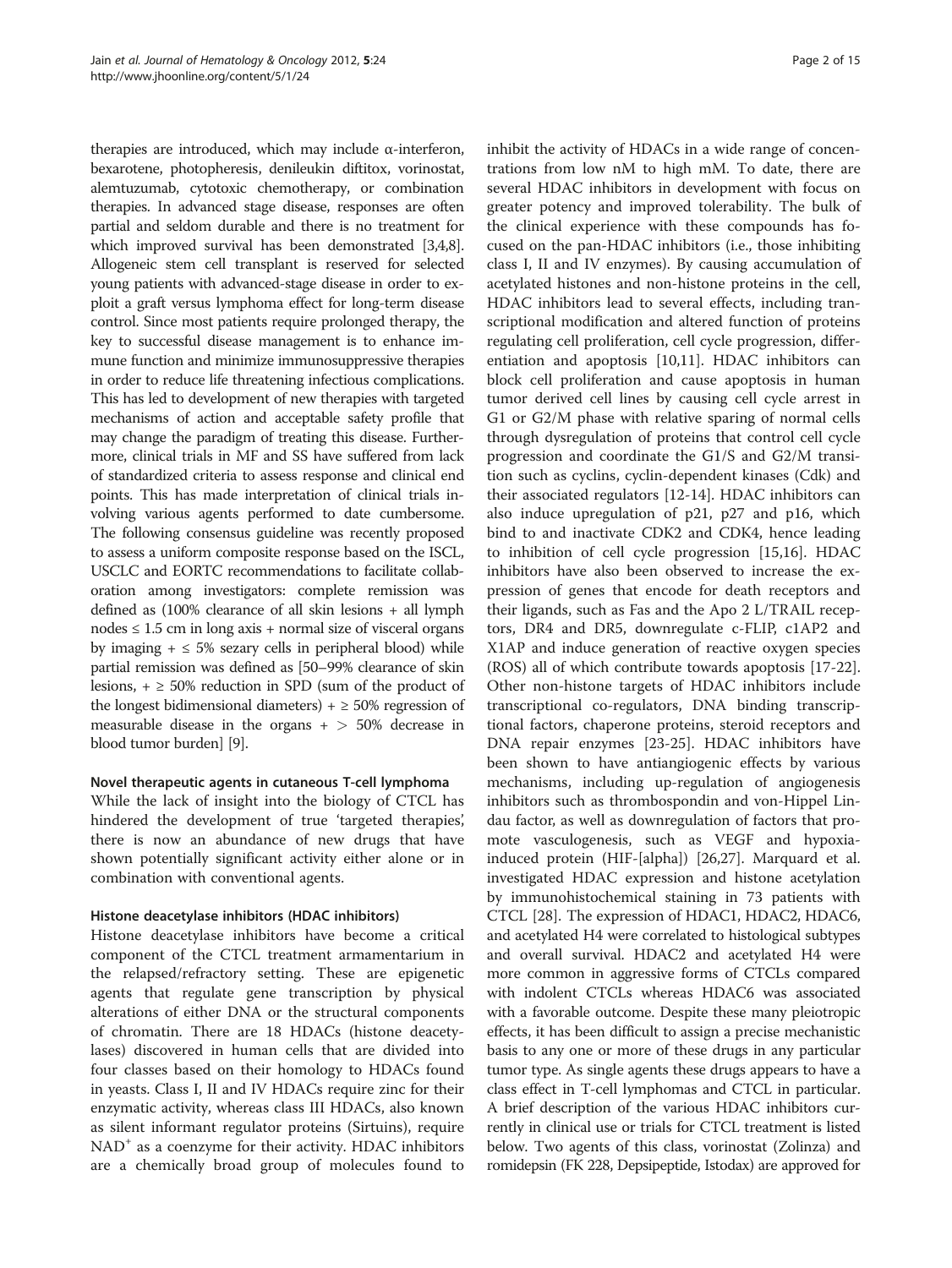the treatment of relapsed or refractory CTCL in the US [[29,30](#page-13-0)].

#### Vorinostat (Zolinza)

Vorinostat (suberoylanilide hydroxamic acid), is an oral pan HDAC inhibitor (inhibits class I, II and IV of HDACs) that was approved by the U.S. FDA for the treatment of patients with relapsed or refractory CTCL in October 2006 based on response rates [[29](#page-13-0)]. The mean terminal half- life is 1.45 h. In vitro studies in CTCL cells demonstrated anti-proliferative action with the half-maximal inhibitory concentration  $IC_{50}$  to be in micromolar range with selective induction of apoptosis of the transformed T-cells [\[31\]](#page-13-0). Kelly et al. conducted a phase I trial of intravenously administered vorinostat in a variety of hematological and solid malignancies and based on grade 3 and 4 leukopenia and thrombocytopenia, 300 mg/m2/day for 5 days for 3 consecutive weeks was established as the maximum tolerated dose (MTD) in patients with hematologic malignancies [[32\]](#page-13-0). O'Connor et al. conducted two consecutive phase I trials to compare the activity and toxicity of oral and intravenous formulations of vorinostat [\[33](#page-13-0)]. Regardless of the formulation, vorinostat was well tolerated in patients with relapsed/refractory lymphomas although the toxicity was profile was different with fatigue, anorexia, diarrhea and dehydration being the dose limited toxicities (DLTs) for patients on oral vorinostat and myelosuppression being the DLT for patients receiving intravenous vorinostat. This led to the first single center phase II trial of vorinostat in CTCL by Duvic et al. where 33 advanced, heavily pre-treated CTCL patients received 3 different dosages and schedules of vorinostat including 400 mg daily, 300 mg twice daily for 3 days followed by 4 days of rest every week for 4 weeks followed by 5 days every week and 300 mg twice daily for 14 days with a week of rest followed by a maintenance dose of 200 mg twice daily [\[34\]](#page-13-0). Treatment was continued until the patient showed signs of progression or toxicity. Based on response and toxicity profile a dose of 400 mg daily was identified as the optimal dose for this patient population. The overall response rate (RR) was 24.4% with 8 of the 33 patients having partial remission (PR) including 4 of 11 patients with SS. More importantly, 14 of the 33 patients (42%) reported significant relief from pruritus. The median time to response was 11.9 weeks, while the median overall response duration was 15.1 weeks. This dose was chosen for the subsequent pivotal multicenter phase IIB trial of 74 patients conducted by Olsen et al. in relapsed CTCL which showed an overall response rate of 29.7%, [(22 of 74, of which 21 achieved PR and 1 achieved complete remission (CR)] with and a 29.5% (18 of 61) response rate in patients with ≥ Stage IIB disease [\[35\]](#page-13-0). Ten of 30 patients with SS (33%) demonstrated clinical responses. The median time to objective response was 56 days, though some patients took up to 6 months to respond. A Post–Hoc analysis of

18 patients in the trial with high blood tumor burden revealed objective blood response in 28% patients (5/18) and an objective skin response in 44% (8/18) patients [[36](#page-13-0)]. The most common drug-related side-effects observed during clinical trials included fatigue, GI symptoms (nausea, vomiting, diarrhea), hematologic (especially thrombocytopenia and anemia), dysgeusia, anorexia, weight loss and spasms. Thromboembolism was reported in 5% of patients and corrected QT interval prolongation was reported albeit of no clinical relevance. The ease of schedule, route of administration and the low toxicity profile of vorinostat led to evaluation of combination therapies. Gardner et al. in their case series of 3 patients reported a clinical response in 1 SS patient when vorinostat was combined with interferon gamma and photopheresis [[37](#page-13-0)]. Patient had a durable response of 14 months. Vorinostat is a very promising agent in the treatment of CTCL and is currently in multiple clinical trials exploring its combination with other agents such as bortezomib, lenalidomide and combination chemotherapy.

# Romidepsin

Romidepsin a cyclic peptide originally isolated from the broth culture of Chromobacterium violaceum and was approved for the treatment of CTCL patients who have failed at least 1 prior systemic therapy in November 2009. It is a potent pan HDAC inhibitor (inhibits class I, II and IV of HDACs) with a terminal half-life of 2.64 h and is administered intravenously. In vitro studies have demonstrated cytotoxic effects of romidepsin in CTCL cell lines with the half–maximal inhibitory concentration  $IC_{50}$  to be in the nanomolar range in comparison with micromolar range  $IC_{50}$  of vorinostat and belinostat [[38](#page-13-0)]. The first phase I clinical trial of romidepsin was conducted in 2001 at the NCI by Piekarz et al. and included four patients with refractory T-cell lymphomas (2 patients with SS, 1 patient with tumor-stage CTCL, and 1 patient with unspecified peripheral T-cell lymphoma) [[39](#page-13-0)]. Both patients with SS who were refractory to conventional chemotherapy agents had a rapid decrease in the percentage of circulating Sézary cells along with improvement in the skin erythema and edema. There was rapid clearing of all tumors after six cycles of treatment with romidepsin in the third patient. This promising activity led to conduction of two major independent multicenter phase II trials of romidepsin in patients with pretreated CTCL; the pivotal, Gloucester Pharmaceuticals initiated GPI-04-0001 and the National Cancer Institute (NCI) sponsored, NCI-1312 study [\[40,41](#page-13-0)]. The two trials differed in their enrollment criteria and efficacy assessment tools but romidepsin was administered as a 4 hour intravenous infusion at the dose of 14 mg/m2 on days 1, 8, and 15 of a 28-day schedule in both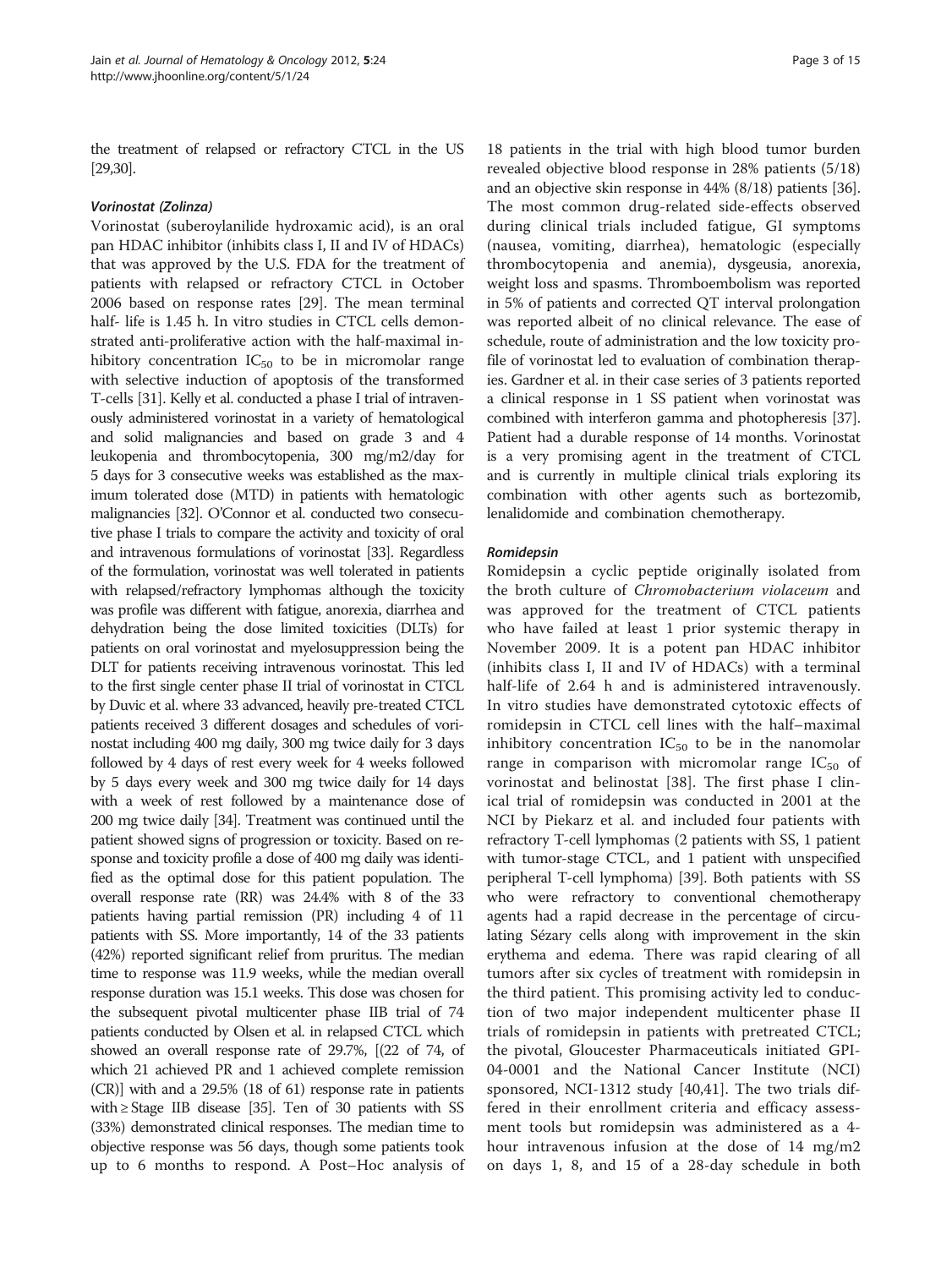studies. In the NCI-1312, phase II investigator initiated study, 71 MF/SS patients who had no more than 2 prior cytotoxic chemotherapy regimens were enrolled with majority patients having ≥ stage IIB (87.3%) and 12.7% patients having stage IA-IIA. The overall RR for the group of 71 patients was 34% (24/71) with 4 (7%) CRs and 20 (26%) PRs. Stable disease was noted in 26 patients (38%). The median duration of response (DOR) was notable at 13.7 months (range, 1–66+ months). Among the patients with a major response (complete or partial), the median time to response (TTR) was 2 months (range, 1–6 months). The median time to progression (TTP) was 15.1 months for patients with a major response and 5.9 months for patients with stable disease. One of major criticisms of this trial was the choice of response assessment tools. Disease in skin or viscera was assessed by Response Evaluation Criteria in Solid Tumors (RECIST) criteria, lymph node involvement was assessed using International Working Group Guidelines (IWGG), and bone marrow involvement was recorded as present or absent, which were considered to give inaccurate estimates of disease burden in skin or blood [\[42,43](#page-13-0)]. This was corrected in the pivotal, registration study, GPI-04-0001 which adopted the more comprehensive SWAT score for response assessment or in the case of erythroderma, the 5-point erythroderma score [\[44-](#page-13-0) [47](#page-13-0)]. Of the 96 patients enrolled in the GPI-04-0001 study, 29.2% had stage IB-IIA and 70.8% had  $\geq$  stage IIB similar to the NCI study. Despite difference in tools adopted by the two studies for response assessment, results of the GPI-04-0001 study were remarkably similar to the NCI study which included an overall RR of 34% (33/96) including 6% CR (6/96), median TTR of 1.9 months, median time to progression (TTP) of 8.3 months and median DOR of 14.9 months. One of the striking features of both studies was the long duration of response achieved in most patients, extending beyond 3 years, in some. Based on the results of these two single arm studies, romidepsin was given final approval by the FDA for use in relapsed/refractory CTCL. Overall romidepsin was well tolerated in both studies. Nausea (all grades, 52%–56%), asthenia (all grades, 44%), anorexia (all grades, 20%), vomiting (all grades 19%–26%), and aguesia (all grades, 13%) were commonly seen in patients receiving romidepsin. Most of these adverse events were mild (grade 1 or 2) and were very manageable. Constitutional symptoms of fatigue (all grades, 41%) and fever (25%) have been observed in patients on romidepsin treatment and has been hypothesized by some to be cytokine mediated based on the increased levels of IL-6 detected in post treatment samples of at least two patients treated with belinostat who had reported severe fatigue [\[48](#page-13-0)]. Lymphopenia and granulocytopenia, regardless of causality, occurred in 3% and 8% of patients in the GPI-04-0001 study versus 55% and 52% of patients in the

NCI study. Infection was reported in 45% of cases in both studies; however, most of these were attributable to disease and not related to romidepsin. Although asymptomatic T-wave flattening was common in the NCI study, the results of an intensive safety analysis revealed no clinically significant corrected QT interval prolongation or electrocardiographic abnormalities attributable to romidepsin [[49](#page-13-0)]. Despite these findings from the intensive analysis of cardiac toxicity data, the package insert dictates that the drug needs to be administered with caution in patients with significant preexisting cardiac abnormalities and concomitant medications that prolong QT interval or inhibit CYP3A4 are generally avoided. A topical formulation of romidespin is currently in clinical trials in limited stage CTCL.

#### Belinostat

Belinostat (PXD101) is a hydroxamate pan-histone deacetylase inhibitor (inhibits class I, II and IV HDACs) which demonstrates broad anti-neoplastic activity in vitro with half –maximal inhibitory concentration  $IC_{50}$  in CTCL cell lines in micromolar range. Its half-life ranges between 0.3-1.3 h for intravenous formulation and 1.8-1.9 hours for the oral formulation. Two parallel phase I studies were conducted to determine the MTD of the intravenous formulation in refractory solid tumors and hematologic malignancies [[48](#page-13-0),[50](#page-13-0)]. In the 46 patients with advanced solid cancers that received intravenous belinostat, MTD was established at 1000 mg/m2/d for 5 days every 3 weeks based on DLTs of grade 3 fatigue, diarrhea and atrial fibrillation [\[48\]](#page-13-0). However, pharmacodynamic effects of belinostat on histone acetylation were most notable in the first few hours following intravenous drug administration. Consequently, it was hypothesized that a protracted or continuous daily oral dosing schedule could be advantageous, allowing continual target inhibition leading to an evaluation of oral belinostat in an extension of this study mentioned later in this section. Stabilization of disease was observed in a total of 5 of 16 patients (2 patients with diffuse large-cell lymphoma, two patients with chronic lymphocytic leukemia and 1 myeloma patient) enrolled in the phase I study by Gimsing et al.which led to its investigation in T-cell lymphomas [[50](#page-13-0)]. An extension of the previously reported phase I study by Steele et.al. [\[48\]](#page-13-0) was performed to explore the feasibility of oral belinostat [[51](#page-13-0)]. In this study, 15 patients who had previously received intravenous belinostat were administered oral belinostat in a range of doses (900–1000 mg/m2) and schedules (once, twice or thrice daily), on either day 1 or days 1–5 every 3 weeks. Doses as high as 1000 mg/m2 for 5 consecutive days was tolerated. The estimated fasting bioavailability was 15 – 35%. Of interest, level of target inhibition (i.e. histone acetylation) was similar to that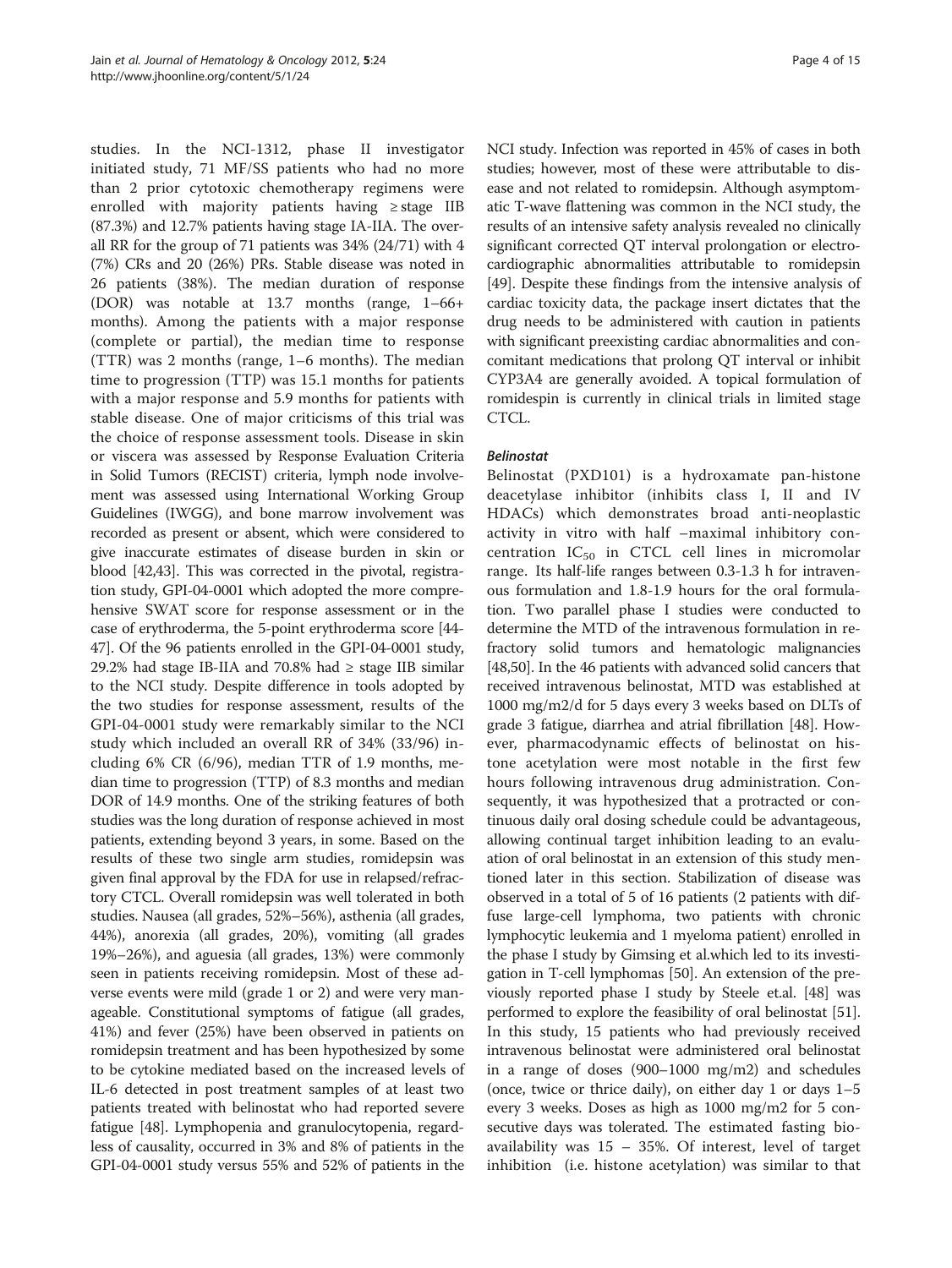achieved by intravenous route. Oral dosing was fully assessed in a further study of 92 patients where a variety of schedules were investigated [\[52](#page-13-0)]. Based on DLTs, the recommended phase II doses for oral formulation were: (i) 250 mg daily and twice a day for 28 days (ii) 750 mg on days 1 – 14, every 21 days; and (iii) 2000 mg on days  $1 - 5$ , every 21 days. Further dose escalation studies beyond 2000 mg are ongoing and the highest dose for the day 1–5 dosing is yet to be determined. A multicenter phase II trial by Pohlman et al. evaluated the activity of belinostat in patients with PTCL or CTCL who had failed 1 prior systemic therapy. Belinostat (1000 mg/m [\[2](#page-12-0)]) was administered as a 30-min IV infusion on days 1–5 of a 3 week cycle [\[53\]](#page-13-0). Twenty nine patients in the CTCL arm (including 15 MF, 7 SS, 5 non-MF/SS and 2 unclassified) were enrolled with majority (55%) having stage IV disease and were treated for a median of 2 cycles (range, 1–6). Four responses were observed (14%) with 2 CR (Anaplastic large cell lymphoma and MF), 2 PR (MF and SS) and 16 stable-disease (SD). The median duration of the response was 273 days (range, 48–469+). Pruritus relief was noted in 7 out of 14 patients. Of interest median time to response and relief of pruritus was short of 16 days. Overall in both study arms the drug was well tolerated and most adverse events were only grade 1/2 (nausea, fatigue, constipation, diarrhea, and vomiting). There were 4 grade 3/4 AEs that included peripheral edema, adynamic ileus, pruritus and rash. No significant hematologic or cardiac toxicity was observed. Belinostat's activity as monotherapy has been most marked in the lymphoid malignancies and in particular, relapsed or refractory PTCL and CTCL; as a result the FDA granted belinostat orphan drug status for PTCL, and a pivotal phase II registration trial (the BELIEF study) for this tumor type is underway.

## Panobinostat

Panobinostat, also known as LBH589, is an oral pan-HDAC inhibitor (inhibits class I, II and IV HDACs) belonging to the hydroxamic acid group that has shown activity in patients with CTCL in a phase I and II trials [[54,55\]](#page-13-0). It has a long half-life of 8 h and exerts potent cytotoxic effects in CTCL cell lines with an  $IC_{50}$  in nanomolar range similar to romidepsin. Duvic et al. conducted an open label multicenter phase II trial with the primary objective of establishing the efficacy and safety of panobinostat for patients with relapsed/refractory CTCL with Stage IB–IVA MF and SS [\[55\]](#page-13-0). Ninety five patients (70 with MF and 25 with SS) were enrolled who had received 3–4 median prior treatment regimens and mostly were  $\geq$  Stage IIB at study entry. They received a median of 3 (range,  $1-17+$ ) treatment cycles of panobinostat. Eleven out of 62 patients who had received prior bexarotene therapy had confirmed skin responses by

modified SWAT (mSWAT), including 2 complete skin responses and were awaiting CT scans to assess systemic response. Four of the 33 bexarotene naïve patients had confirmed skin and CT scan responses. Common adverse events  $(>20\%;$  all grades regardless of causality) included diarrhea, thrombocytopenia, nausea, pruritus, fatigue and asthenia while Grade  $3/4$  AEs ( $>2\%$ , regardless of causality) included thrombocytopenia, neutropenia, pruritus, diarrhea, and hypophosphatemia. Based on this trial, panobinostat demonstrated encouraging efficacy with good tolerability in MF and SS patients potentially making it an attractive alternative HDAC inhibitor in the treatment of CTCL. A mechanistic study of panobinostat showed that this agent induces CXCR4 degradation via the proteasomal pathway and has synergy with CXCR4 inhibition, supporting the rationale for testing such a combination in vivo [\[56\]](#page-13-0). It is being evaluated in several hematologic malignancies including T-cell lymphomas in combination with conventional chemotherapy agents, proteasome inhibitor, bortezomib and m-TOR inhibitors, everolimus and RAD001.

#### Future direction of HDAC inhibitors in CTCL

The biological basis for the remarkable clinical activity of HDAC inhibitors in CTCL remains elusive. We anticipate more scientific and translational studies to dissect the molecular mechanisms behind this high efficacy and favorable tolerability. Given the plethora of HDAC inhibitors demonstrating promising but variable activity in CTCL, we anticipate that future clinical trials of HDAC inhibitors will incorporate detailed molecular analysis of the tumors to identify predictive biomarkers of response or resistance to individual agents or as a class to enable delivery of personalized therapy. One such example is the increased expression of phospho-NF-ĸB p65 and phospho-STAT-1 demonstrated in a vorinostat resistant cell line (called as HH/VOR, generated by exposing the vorinostat sensitive HH cell line to increasing concentations of vorinostat) [[57](#page-13-0)]. Using a genome-wide loss of function screen with a short hairpin RNA (shRNA) library, HR23B, a component of the proteasome, was identified as a determinant of HDAC inhibitor sensitivity [\[58](#page-13-0)]. HR23B is expressed at high levels in CTCL, and there was a correlation between HR23B expression and clinical response to HDACis [[59](#page-13-0)]. Presently there are no trials comparing one HDAC inhibitor with another and hence while romidepsin appears most promising it cannot be definitively concluded that it is superior to other HDAC inhibitors. Of note, unpublished anecdotal evidence suggests lack of cross-resistance across the spectrum of HDAC inhibitors in the treatment of CTCL. However this needs prospective validation in a randomized clinical trial. Currently, HDAC inhibitors can be used as single agents after the failure of at least one to two systemic therapies for as long as there is clinical benefit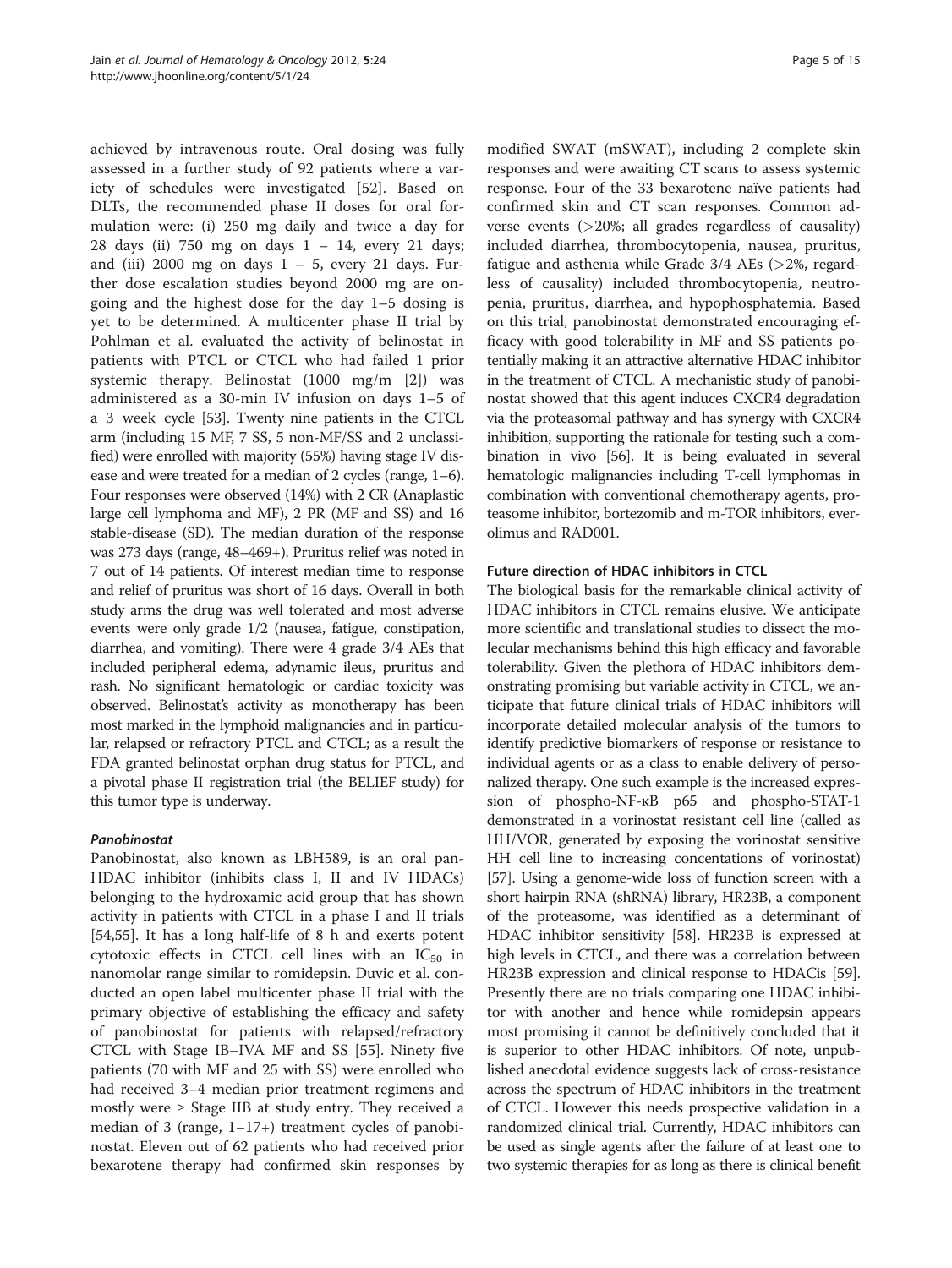or as long as the patient can tolerate the treatment. Most physicians like to use them before use of chemotherapy agents given the high efficacy and acceptable tolerability. Unfortunately at the moment there are no clinical guidelines on how to use them best during the course of this chronic malignancy. As data regarding HDAC inhibitor combinations with conventional chemotherapy agents, hypomethalating agents, proteasome inhibitors and radiation become available; it is likely that the addition of another agent at progression will become a standard of care.

# Anti-folate antagonist

#### Pralatrexate (Fotolyn)

Pralatrexate (PDX, 10-propargyl 10-deazaaminopterin), a novel antifolate designed to have high affinity for the reduced folate carrier (RFC) was approved for the treatment of relapsed or refractory PTCL in September 2009 based on the pivotal multicenter international registration study PROPEL which demonstrated an overall RR of 29% (32/109), including 12 (11%) CRs and 20 (18%) PRs [\[60](#page-13-0)]. Pralatrexate is also a more effective substrate for polyglutamation by FPGS so it is more efficiently polyglutamated compared to methotrexate which subsequently leads to higher intracellular accumulation of the drug compared to methotrexate which also enhances its affinity for dihydrofolate reductase (DHFR) [[61](#page-13-0)-[63\]](#page-13-0). Analysis of 12 patients with refractory transformed MF in the PROPEL study demonstrated a 58% objective RR using International Workshop Criteria [\[64\]](#page-13-0). The significant activity observed in this group led to the dose finding multicenter study that initially enrolled 31 patients with relapsed/refractory MF, SS and primary cutaneous anaplastic large–cell lymphoma into 6 cohorts at varying dose and schedule and established the optimal dose and schedule as 15 mg/m2 weekly for 3 out of 4 weeks based on grade 3 mucositis [[65](#page-13-0)]. Based on the mSWAT score, an overall RR of 43% (12/28) was observed at the above stated optimal dose. This highlighted promising activity of this agent and the toxicity profile suggested that it could be given for prolonged time periods to sustain responses. Toxicity was mild and consisted of grade 1 and 2 adverse events (AEs) included fatigue (34%), mucositis (28%), nausea and edema (24%), epistaxis (21%), pyrexia (17%), anemia (14%), etc. A phase II trial of pralatrexate in combination with bexarotene in relapsed/refractory CTCL is ongoing. Recently Marchi et al. demonstrated synergy of pralatrexate with proteasome inhibitor bortezomib in preclinical models of T-cell lymphoma laying the platform for development of further combination therapies of pralatrexate with other active agents T-cell lymphoma [\[66\]](#page-13-0).

# Proteosome inhibitors

# Bortezomib (Velcade)

The proteasome inhibitor bortezomib is a dipeptide boronic acid analog that reversibly inhibits the chymotryptic

activity of the 20S subunit of the proteasome. Bortezomib targets the catalytic 20S core of the proteosome with a multitude of downstream effects including inhibition of cellular protesosome, accumulation of the cell cycledependent kinase inhibitors such as p27/p21, activation of p53, inhibition of NF-kB and accumulation of proapoptotic proteins like Noxa which inactivates antiapoptotic proteins like McL-1 [\[67\]](#page-13-0). Bortezomib is the first agent of this class to be approved for the treatment of multiple myeloma and mantle cell lymphoma [[68,69\]](#page-13-0). It has been hypothesized that cancer cells are more dependent on the proteasome for clearance of abnormal or mutant proteins [\[70\]](#page-13-0). In fact, several preclinical studies have shown that malignant cells are more sensitive to proteasome inhibition than normal cells [[71](#page-13-0)-[75](#page-14-0)]. Bortezomib has an elimination half-life of 9 to 15 h. Zinzani et al. conducted a phase II trial of bortezomib (1.3 mg/m2 on days 1,4, 8, and 11 of a 21-day cycle) in 15 patients with relapsed/refractory T-cell lymphoma, including PTCL (2 patients) or CTCL (10 patients all MF, no SS) with a reported overall response rate (ORR) of 67% (with 2 CR's and 6 PR's) [\[76\]](#page-14-0). Among the CTCL patients who received a median of 6 cycles, there was a RR of 70% (7 of 10) to bortezomib. One CR (10%) lasted for more than 12 months and 6 PR (60%) were observed. The responses were also durable in CTCL patients, ranging from 7 to 14 months even in patients with PR's. The most common dose limiting side-effects with bortezomib are myelosuppression (neutropenia and thrombocytopenia) and sensory neuropathy that occurred in 30-40% patients with myeloma and 50% of patients with CTCL treated with bortezomib. Most patients had improvement or resolution of symptoms off drug. A phase I study evaluated the use of standard dose CHOP (cyclophosphamide, doxorubicin, vincristine, and prednisone) plus bortezomib in 13 patients with advanced, aggressive T-cell or NK/T-cell lymphoma [[77](#page-14-0)]. No dose limiting toxicities were observed up to the maximal dose of bortezomib of 1.6 mg/m2. The CR rate was 62%. No data were provided for progression free or overall survival. Thus while experience with the use of bortezomib in patients with CTCL is limited, the responses observed are durable and toxicity was acceptable. We anticipate that carfilzomib, the new selective irreversible epoxyketone 20S proteasome inhibitor which causes minimal neuropathy and demonstrates promising activity in both bortezomib naïve and treated myeloma patients will be soon evaluated in T-cell lymphoma patients including CTCL [\[78-80\]](#page-14-0). Several preclinical studies and early phase clinical trials have explored the feasibility, efficacy and toxicity of bortezomib and HDACis in several malignancies such as multiple myeloma, acute myeloid leukemia, myelodysplastic syndrome, mantle cell lymphoma, CLL and a host of solid tumors and demonstrated response with minimal toxicity. However given pleiotropic effects of both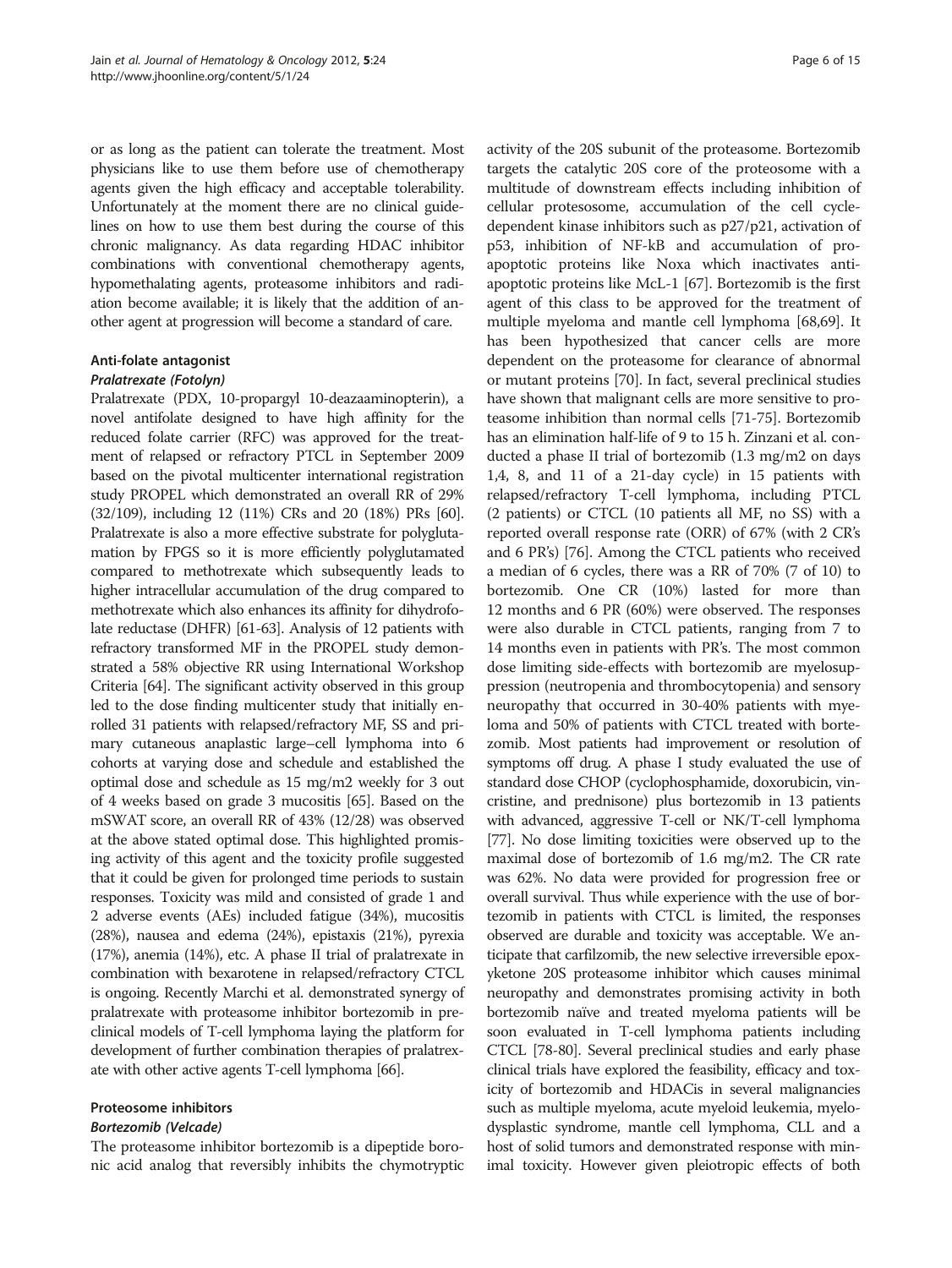classes of agents it has been difficult to elucidate a precise biologic rationale for synergy. Nevertheless, there are multiple ongoing trials exploring the efficacy and toxicity of bortezomib in combination with multiple HDACis in CTCL and we hope that molecular co-relates from these trials will provide a mechanistic basis for the synergistic activity.

# Nucleoside analogs

## Forodesine

Forodesine is a transition state purine nucleoside phophoryalse inhibitor (PNP). Inhibiton of this enzyme leads to T-cell selective intracellular accumulation of dGTP resulting in apoptosis and cell cycle arrest. An open-label phase I dose-escalation study of oral forodesine (40 to 320 mg/m [[2\]](#page-12-0)) given daily for 4 weeks was conducted by Duvic et al. [[81\]](#page-14-0). The primary objective was to determine the maximum and optimal tolerated dose with assessment of response by mSWAT. Nine of an intended 64 patients were available for evaluation when the initial results were reported at the ASCO 2009 annual meeting. All 9 had completed > 12 months of treatment with ongoing responses in at least 3 of them ranging from 416–863 days. Of the 9 patients, 2 patients attained CR, 3 achieved a PR and 4 had stable disease (SD). The most common related adverse events were nausea (44%), fatigue, peripheral edema, dyspnea, and urinary casts (22%). Two of the 9 patients experienced treatment related grade 3 or higher peripheral edema and diffuse large B-cell lymphoma. Hematologic toxicity and infections related to the forodesine were not seen. Forodesine definitely shows acceptable tolerability in patients with T-cell lymphoma, is convenient in administration (oral) and has efficacy on extended duration of therapy  $(>12$  months). A phase II study of forodesine monotherapy is ongoing in patients with relapsed and refractory CTCL patients.

# Monoclonal antibodies

## Anti-CD52 (Alemtuzumab)

Alemtuzumab or Campath-1H is a recombinant DNAderived humanized  $IgG_1$  kappa monoclonal antibody that is directed against CD52, a 21–28 kDa cell surface glycoprotein that is expressed on mature lymphocytes. Ginaldi et al. investigated the intensity of expression of CD52 in a study of 45 cases [24 cases of B-cell chronic lymphocytic leukemia (CLL), 21 cases of T-cell prolymphocytic leukemia (T-PLL) and 12 normal controls] and showed that normal T lymphocytes expressed higher CD52 expression than B lymphocytes and that the antigen was also significantly higher in T-prolymphocytic leukemia (T-PLL) compared with CLL [\[82\]](#page-14-0).Of interest, the level of CD52 expression was somewhat higher in patients who responded to alemtuzumab than in non-

responders which might provide a rationale as to why patients with T-PLL had better response in comparison with patients with CLL. Alemtuzumab is administered as an infusion over 2 h in a dose escalation manner starting at a dose of 10 mg three times a week and increased up to 30 mg thrice per week for a total of 12 weeks depending upon tolerability. Responses are evaluated at the end of the 12 weeks. Several reports of promising activity have been reported in patients with MF and SS albeit with small number of patients [[83-87\]](#page-14-0). A phase II study was conducted by Lundin et al. which included 22 patients with refractory, 'advanced-stage', and CD52 positive CTCL with an overall RR of 55% (32% CR, 23% PR) including clearing of sezary cells in 6 out of 7 patients and better responses in erythrodermic patients over those with plaques or skin tumors [[85](#page-14-0)]. There is a great deal of variability between definitions of SS in some of the earlier studies making difficult to interpret results. However, in studies where SS is clearly defined per the revised ISCL criteria, an overall RR between 82-100% with CR of 21–100% has been demonstrated with a DOR ranging from <3 months  $to$   $>$  12 months. Most of these studies are either retrospective, single institution based case series or phase II studies with very small number of patients treated (for example,  $n = 6$ ). Despite the potent anti-tumor activity, profound immunosuppression secondary to this agent remains of significant concern and infectious complications including bacterial sepsis and CMV reactivation have been observed in two-thirds of treated patients with alemtuzumab. Careful monitoring for CMV reactivation and appropriate prophylaxis for PCP/HSV/VZV is recommended for patients treated with alemtuzumab. Subcutaneous (SQ) administration of this agent has also been explored to reduce toxicity and has been shown to demonstrate better tolerability with similar peak drug concentrations achieved but at a higher cumulative dose, and a higher potential to develop anti-alemtuzumab antibodies compared with intravenous dosing [[88](#page-14-0)]. Alinari et al. further assessed the tolerability of SQ alemtuzumab in 5 elderly SS patients with multiple co-morbidities who were administered SQ alemtuzumab with dose escalation from 3–30 mg over 5–7 days followed by 30 mg thrice a week for 5–9 weeks [\[89](#page-14-0)]. An overall response rate of 100% with 4 unconfirmed CR's and 1 complete CR (clearance of skin lesions also) was observed along with rapid relief from pruritus and rapid clearance of tumor cells from blood. No grade 3 & 4 hematologic toxicity was observed. Two asymptomatic CMV reactivations and one asymptomatic low-level EBV reactivation were noted both of which cleared with 2 weeks of oral valganciclovir or valacyclovir. While the number of patients in this report is small, it demonstrates that SQ administration of alemtuzumab is well tolerated despite advanced age and poor performance status. In another attempt to reduce the incidence of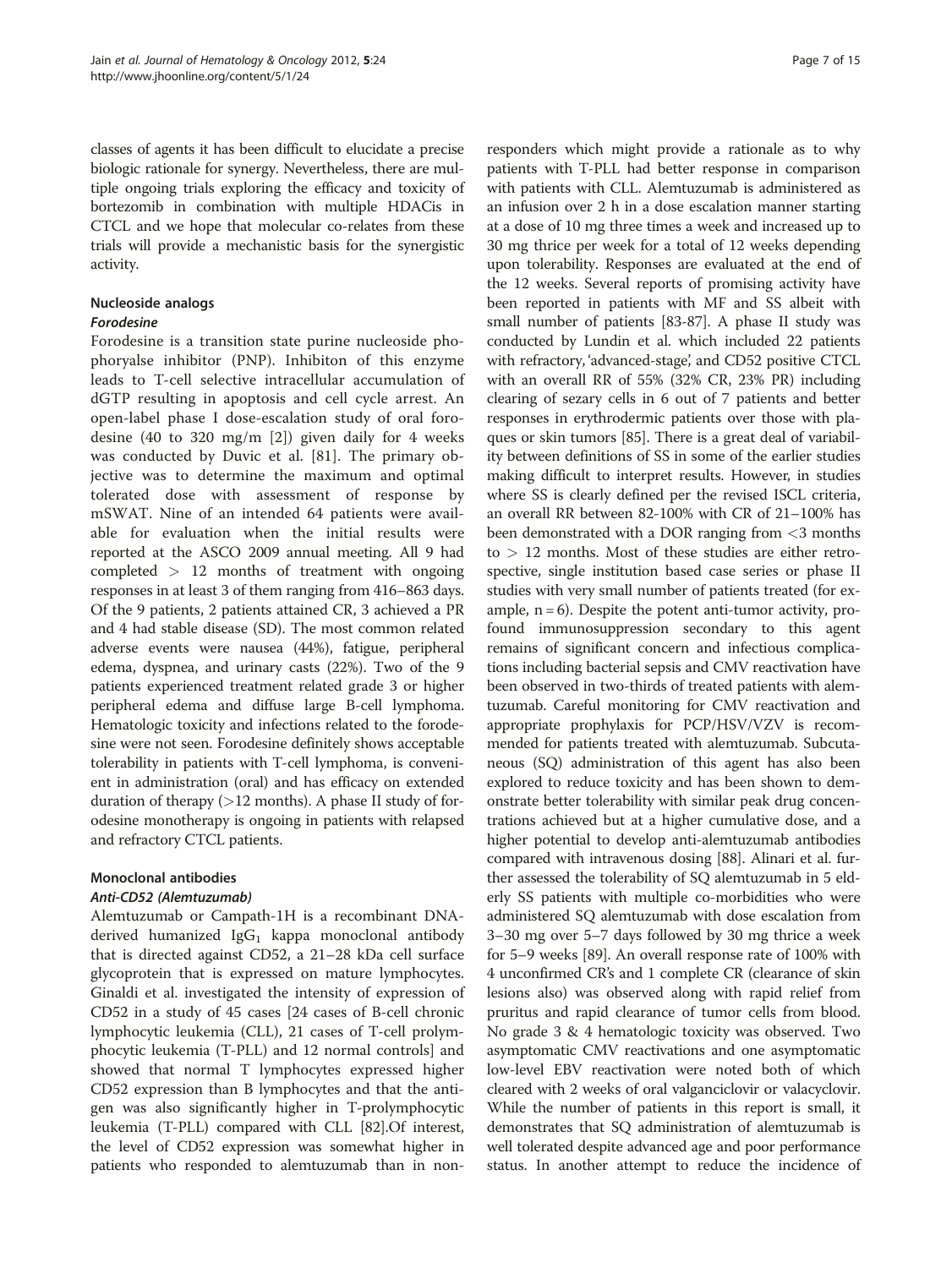treatment related opportunistic infections, a phase II study by Zinzani et al. assessed the impact of a reduced dose (10 mg three times per week for four weeks) schedule in 10 patients with pretreated cutaneous/peripheral T-cell lymphoma [[90](#page-14-0)]. Of these, 6 had nodal PTCLU and 4 had MF. All MF patients who were also co-treated with betamethasone were in stage T3 or T4. In the MF subset, the best response was a PR that was seen in 3 of the 4 patients (75%) with  $no \geq grad$ e 3 hematologic toxicity. Bernengo et al. further explored the efficacy of low dose SQ alemtuzumab in 14 SS patients (11 relapsed and 3 untreated) [[91](#page-14-0)]. Four received 3 mg alemtuzumab on day 1, 10 mg on day 3, then 15 mg on alternating days. A reduced dosage (3 mg on day 1, then 10 mg on alternating days) was administered to the remaining patients. Overall, 12 of the14 patients (85.7%) achieved a clinical response, with 3 complete responses (21.4%) at a median follow-up of 16 months with TTF of 12 months. No patient in the group treated with 10 mg developed hematologic toxicity or infections while 28% patients experienced infectious complications at dose ≥15 mg. Thus this study demonstrated that low dose intermittent SQ alemtuzumab (10 mg maximum per administration) induced favorable outcomes with durable responses and benefit of reduced incidence of infectious complications making this an attractive option.

## Anti-CD4

CD4 belongs to the immunoglobulin superfamily and acts as a co-receptor of TCR (T-cell receptor). It is normally expressed in helper T-cells, regulatory T-cells, macrophages, monocytes and dendritic cells and highly expressed by T-cell malignancies including PTCL's and CTCL's. Different monoclonal antibodies against T-cell antigens have been developed and evaluated clinically with limited success in T-cell lymphomas. Knox et al. reported results with SK3, a chimeric non-depleting anti-CD4 monoclonal antibody, in 7 patients with MF where the antibody was administered IV two times per week for 3 consecutive weeks at either the 10, 20, 40, or 80 mg dose [[92\]](#page-14-0). No patient in the group treated with 10 mg developed hematologic toxicity or infections. Two objective responses were observed at the highest dose group. The trial was limited by the development of antichimeric antibodies. M-T412, an anti-CD4 chimeric antibody directed against a different epitope of the CD4 molecule, demonstrated a higher affinity and was able to induce CD4 positive lymphocyte depletion through an Fc-mediated mechanism. This was studied in 8 MF patients where patients received a single IV administration of 50, 100 or 200 mg and showed an objective response in 5 patients with freedom from progression lasting 25 weeks [[93](#page-14-0)]. The antibody was well tolerated with clinical efficacy and low level of immunogenicity but with a weak signal of

activity. One of the more promising anti CD4 antibodies is Zanolimumab (HuMax), a fully humanized anti-CD4 monoclonal antibody that is specific for the CD4 receptor expressed on most T lymphocytes and to a lesser extent on macrophages. Kim et al. conducted two identical prospective, multicenter, phase 2 studies (Hx-CD4-007 and Hx-CD4-008) in patients with relapsed/refractory CTCL in 'early-stage' and 'advanced-stage' respectively [[94](#page-14-0)]. Thirty-eight patients with MF and 9 patients with SS were treated with 17 weekly infusions of zanolimumab (earlystage patients, 280 and 580 mg; advanced-stage, 280 and 980 mg) with assessment of response by CA score (composite assessment of index lesion disease severity). Thirteen objective responses were observed in the MF and 2 in the SS group respectively. Duration response was 12–24 weeks in the MF patients in the low dose group. High response rates up to 56% were noted in the high dose group with median response duration of 81 weeks. Most common treatment related AEs included inflammatory skin reactions and infections of the skin and upper respiratory tract. Of the 9 infections related to the drug, the majority was grade 2 or less and felt to be secondary to profound depletion of CD4<sup>+</sup> lymphocytes. Thus zanolimumab demonstrated encouraging responses even though the duration of response is short. It is currently being tested in a pivotal phase III multicenter study in the US in MF and SS patients who are intolerant or refractory to bexarotene and one other standard therapy.

## Anti-CD30

CD30 or the Ki-1 antigen is a cell surface leukocyte activation transmembrane protein of 120 kDa belonging to the TNF receptor superfamily that can be shed in a soluble form. It is expressed on mitogen activated B and T lymphocytes but not on resting monocytes and lymphocytes making it an attractive target. It is also expressed on malignant hematopoietic cells including Hodgkins lymphoma, ALCL, primary cutaneous ALCL, lymphomatoid papulosis and certain cases of transformed MF and is an attractive agent for therapy. Although the function of CD30 has not been clearly defined, it has been implicated in both cell death and proliferation [\[95](#page-14-0)]. In the normal physiologic state, CD30 cell surface expression is limited to activated T, B, and natural killer lymphocytes. Because CD30 serves as a diagnostic marker for the CD30 lymphoproliferative disorders, has a limited expression profile on normal cells and tissues, and has apoptosis-inducing characteristics, it has been evaluated as a target for immunotherapy [\[95,96\]](#page-14-0). Results of early generation naked monoclonal antibodies targeting CD30 have been disappointing due to their poor antigen binding properties, ineffective activation of effector cells, and neutralization by soluble CD30 [\[96-98](#page-14-0)]. SGN-30, is a humanized chimeric more potent CD30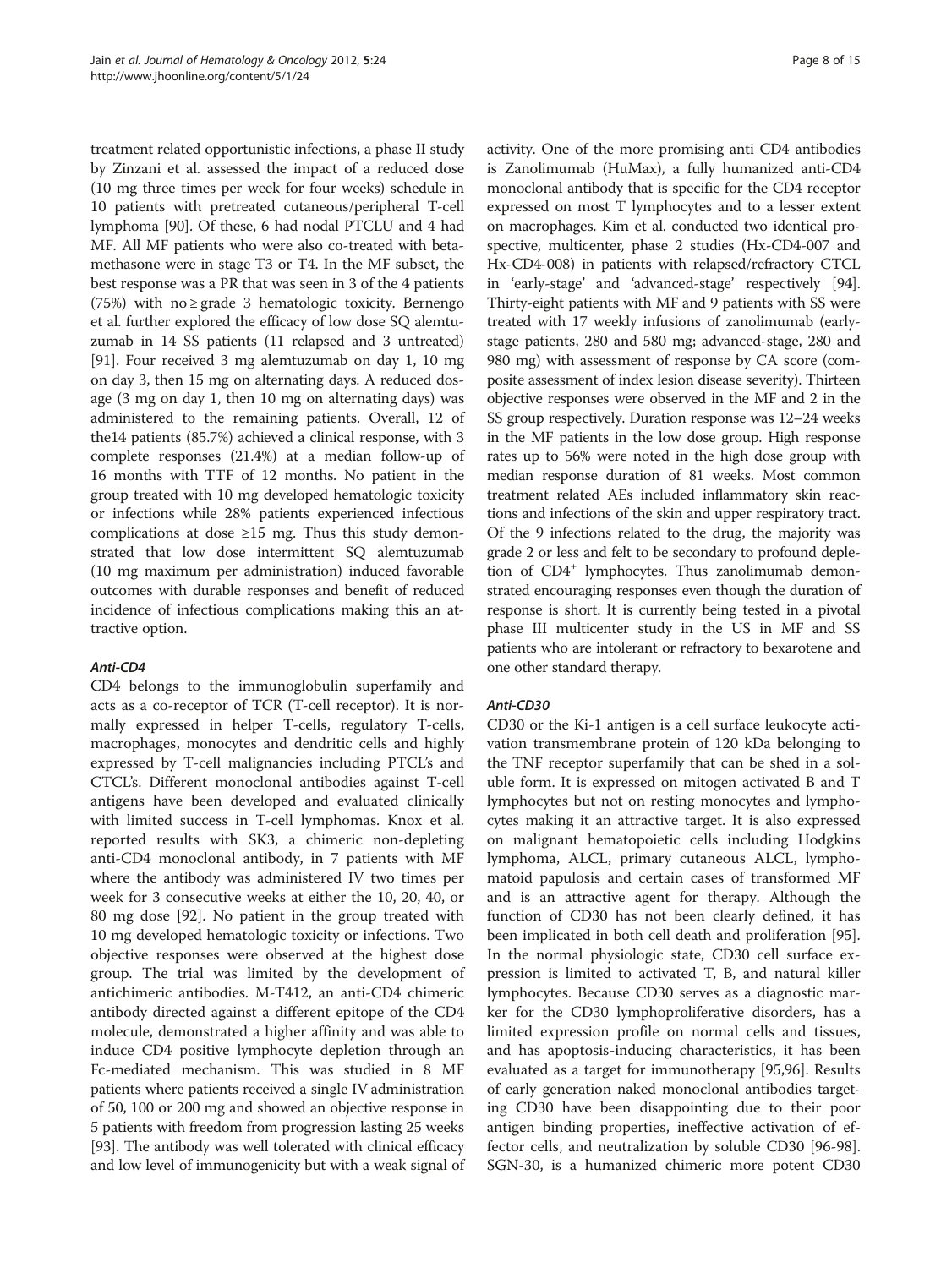monoclonal antibody with specificity for CD30 that is distinct from other anti-CD30 antibodies [\[95\]](#page-14-0). In preclinical studies, SGN-30 induced growth inhibition of Hodgkin's lymphoma and ALCL cell lines in vitro and has shown potent antitumor activity in xenograft models of disseminated and localized Hodgkin's lymphoma and ALCL [[95\]](#page-14-0). It was evaluated by Duvic et al. in a multicenter phase II trial in heavily pretreated CD30-expressing cutaneous tumors including primary cutaneous anaplastic large cell lymphoma (pc-ALCL), lymphomatoid papulosis and transformed MF (t-MF) [\[99\]](#page-14-0). The initial dose was 4 mg/kg given every 3 weeks, which was later increased to 12 mg/kg. Of the 3 patients with t-MF, 1 achieved a PR, 1 demonstrated SD while one failed to respond. Duration of response in the patient achieving PR was 84 days and side-effects were minimal highlighting its antitumor activity and tolerability in CTCL patients.

#### SGN-35 (Brentuximab Vedotin)

SGN-35 is a drug-antibody conjugate in which SGN-30 is linked to monomethylauristatin E (MMAE), a synthetic antitubulin agent to enhance antitumor activity. After binding CD30, the conjugate is rapidly internalized inside the cell through CD30 receptor mediated endocytosis where it binds to tubulin and initiates cell cycle arrest. Two phase I studies have been conducted evaluating efficacy and tolerability of two different schedules (every 3 weeks or weekly). In the first dose-escalation trial conducted by Younes et al., 45 patients with refractory or recurrent CD30-positive hematologic malignancies, including HL (n = 42), systemic anaplastic large cell lymphoma (sALCL;  $n = 2$ ), and angioimmunoblastic T cell lymphoma  $(n = 1)$  were treated on an every 3 week basis [\[100\]](#page-14-0). Approximately 75% of patients reporting B- symptoms at baseline experienced symptom resolution on study. Most patients (86%) had reductions in target lesion size. Among 28 evaluable patients treated at doses 1.2 mg/kg every 3 week, the objective response rate  $(CR + PR)$  was 46%  $(n = 13)$  and the complete remission rate was 25%  $(n = 7)$ . Two additional PRs were observed in the 0.6 mg/kg cohort. Median response duration to date was 22 weeks (range, 0.1 + to 38+ weeks). Thirteen patients continued to remain on the study. The most common adverse events (occurring in 20% of patients) were fatigue, pyrexia, nausea, and diarrhea. To assess if more frequent dosing might maximize antitumor activity with acceptable tolerability, Bartlett et al. conducted the second multicenter, phase I, weekly dosing, dose-escalation study in 37 patients with refractory or recurrent HL or systemic ALCL [\[101](#page-14-0)]. The objective RR was 46% (16 of 35) with 29% of patients (10 of 35) achieving CR. Dose-limiting toxicities included grade 3 diarrhea and/ or vomiting and grade 4 hyperglycemia. These remarkable results led to 2 phase II studies, one with Hodgkin disease and the other with systemic ALCL. In the first study of 102 patients with relapsed Hodgkin lymphoma, an overall RR of 75% was observed (76 of [102](#page-14-0)) with  $34\%$  (n = 35) CR's [102]. In the second phase II study of 58 patients with relapsed systemic ALCL, overall RR of 86% (50 of 58) with 53% CR's were noted [[103](#page-14-0)]. These impressive results led to accelerated approval of brentuximab vedotin for the treatment of relapsed and refractory Hodgkin lymphoma and ALCL. This promising activity has led to several trials exploring the use of this agent in other CD30 expressing lymphomas including CTCL. MF and SS have variable expression of CD30 and hence a phase II single arm open label exploratory study evaluating the biologic effects of brentuximab vedotin in patients with CTCL is currently ongoing where patients regardless of their levels of CD30 expression (low, intermediate and high based on immunohistochemical studies) will be enrolled. In the future, there will be studies combining this with other modalities.

## Other novel targets

Pegylated liposomal doxorubicin (Caelyx<sup>TM</sup>) Some patients with advanced-stage CTCL are treated with chemotherapy regimens like CHOP where response rates range between 40-70%. Pegylated Liposomal Doxorubicin (PLD) is an antineoplastic antibiotic with biologic activity similar to daunorubicin but with the added advantage of longer circulation time and higher intratumoral drug concentration levels leading to potentially higher target specificity and lower rate of infectious complications secondary to myelosuppression and cardiotoxicity. Dummer et al. conducted the EORTC 21012, phase II multicenter trial of PLD in 49 steroid naïve relapsed and refractory advanced MF patients that demonstrated a RR of 40.8% (20 of 29) including 6% CR's  $(n = 3)$  and 34.7% PR  $(n = 17)$  [\[104](#page-14-0)]. The drug was considered safe for administration with the following ≥ grade 3 toxicity: 2% cardiac toxicity, allergy (2%), 4% constitutional symptoms, etc. No severe hematological toxicity or infections were seen. Duration of response and efficacy in SS patients are unknown. These results are encouraging and warrant further investigation.

Enzastaurin (LY317615) Enzastaurin is a novel oral Protein kinase C (PKC) inhibitor that plays a role in cell survival, growth factor response, proliferation and angiogenesis. In vitro studies demonstrated apoptotic activity in two CTCL cell lines (HH and Hut-78) mediated via the AKT signaling and caspase pathways which led to its phase I trial in patients with advanced malignancies that established the MTD at 525 mg orally [\[105,106](#page-14-0)]. Querfeld at al. conducted the phase II multicenter trial of enzastaurin in patients with relapsed/refractory MF (IB-IVB) and SS [\[107](#page-14-0)].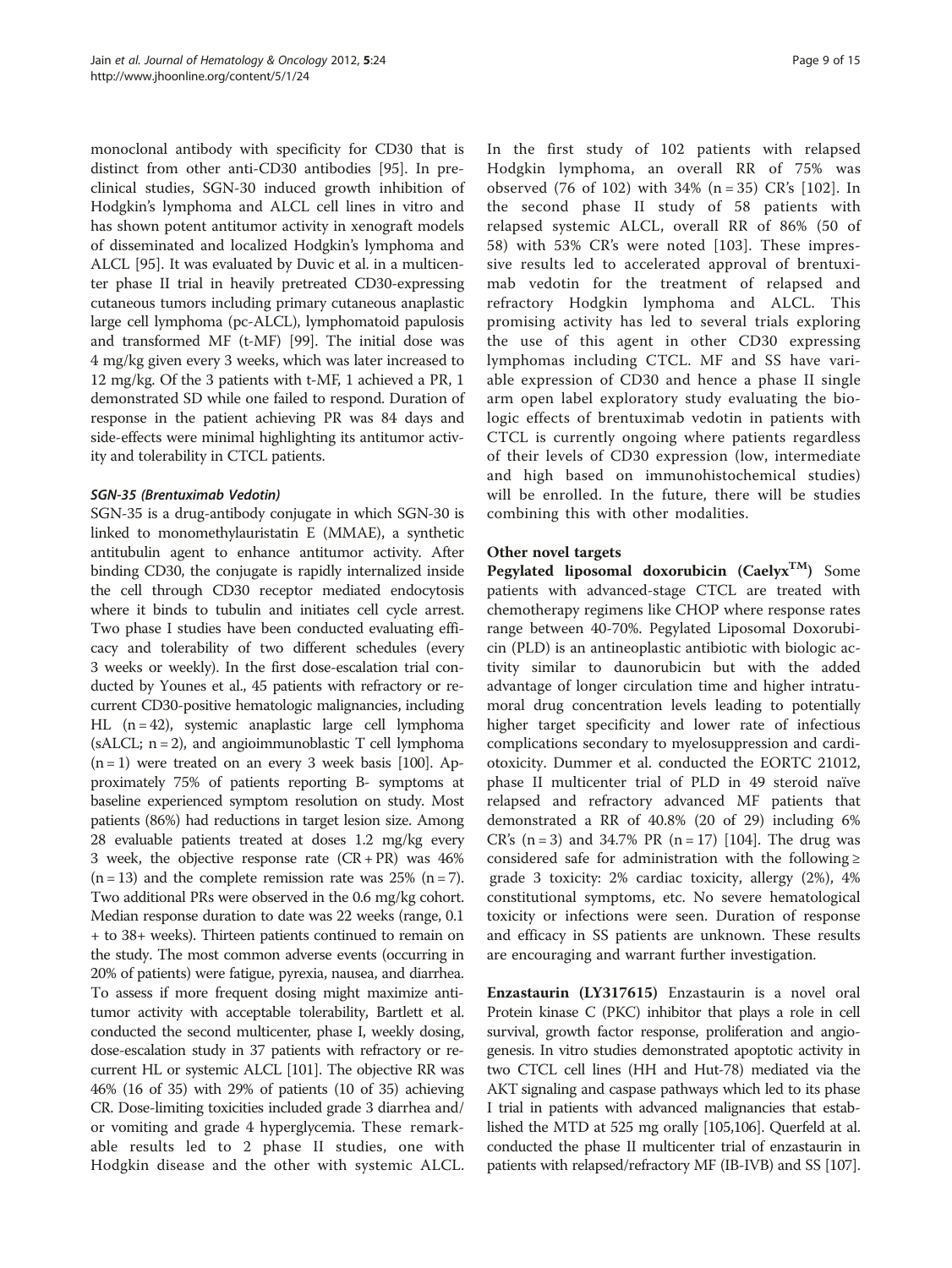Twenty-five patients were enrolled and 1 PR was observed in 1 MF patient with an overall RR of 5% by composite response evaluation. There were no CR's. Although 17 patients with MF and 4 patients with SS had SD, the median time to progression (TTP) was only 78 days in MF patients and 44 days in SS patients. Accrual was terminated early due to lack of response. About 25% of the enrolled patients had meaningful pruritus relief. The authors concluded that it might be worth combining enzastaurin with other active agents to enhance its efficacy given its favorable toxicity profile.

TLR9 agonist vaccine Toll-like receptor (TLR) agonists represent a novel mechanism of stimulating and enhancing the host's innate and adaptive immunity to the skin homing tumor cells. Phase I/II studies in indolent B-cell lymphoma demonstrated that when local radiation to expose tumor antigens was combined with intratumoral injection of TLR-9 activating CpG-oligodeoxynucleotide (to serve as an in situ vaccination maneuver), meaningful clinical responses were observed in 4 of 15 patients (27%) with one attaining CR and safe tolerability [\[108](#page-14-0)]. The same approach was then applied to patients with MF in a phase I/ II trial by Kim et al. where 15 patients with relapsed/refractory disease were treated with local low dose radiation followed by immediate and weekly intratumoral injections of CpG enriched oligodeoxynucleotide with assessment of response by mSWAT score [\[109\]](#page-14-0). The treatment was very well tolerated with only 1 grade 3 AE that included focal skin necrosis due to injection site reaction. Five of the 14 evaluable patients demonstrated a PR with 1 near PR mounting an overall RR close to 35% thereby demonstrating that in situ vaccination strategy combined with low dose radiation in MF warrants further investigation as it is a feasible option with acceptable toxicity.

Immunomodulatory agents Lenalidomide (3-(4′aminoisoindolin-1'-one)-1-piperidine-2, 6-dione (Revlimid<sup>®</sup>) is one of the novel immunomodulatory (IMiDs) agents which was granted FDA approval for treatment of myelodysplastic syndromes associated with 5q deletion cytogenetic abnormality and relapsed/refractory multiple myeloma. IMiDs are structural and functional analogs of thalidomide that were specifically designed to enhance immunomodulatory and anticancer properties with better tolerability profiles. Lenalidomide, a second generation IMiD, was created using thalidomide as a template by adding an amino group to the 4th carbon of the phthaloyl ring and removal of a carbonyl group. This novel drug has several proposed mechanisms of action including immunomodulatory, antiangiogenic, and direct apoptotic properties, which culminate in cancer cell death either through direct interference with key functions of tumor cells or indirectly through modulation of signaling pathways that regulate their interaction to bone marrow

stromal cells. While recent preclinical and clinical studies put forward a dual mechanism of action for lenalidomide, involving both a direct tumoricidal activity and immunomodulation. It is difficult to assign a specific mode of action to any specific tumor type. PK data indicates that the mean half-life of elimination increases with increasing dose, from approximately 3 h at the 5 mg dose up to approximately nine hours at the 400 mg dose. Steady state levels are achieved by day 4. Cytopenias are the primary adverse events associated with the administration of lenalidomide, particularly in subjects with compromised bonemarrow. However, these are manageable with dose interruptions and reductions. This agent has been studied in lymphoproliferative disorders. Querfeld et al. conducted a phase II trial of lenalidomide in relapsed/refractory MF and SS patients where 15 patients were treated with 25 mg of oral lenalidomide daily for 21 days followed by 1 week of rest [[110](#page-14-0)]. Response was assessed after every cycle using Composite Assessment (CA) of Index Lesion Disease Severity for skin lesions, absolute Sézary cell count for quantification of circulating malignant lymphocytes and/or CT scans for evidence of adenopathy or visceral disease. Five patients achieved a partial response (defined as a CA ratio less than or equal to 0.5 with no new clinically abnormal lymph nodes, no progression of existing clinically abnormal lymph nodes, and no new cutaneous tumors). Six patients demonstrated minor responses such as regression of cutaneous tumor lesions, improved lymphadenopathy, and skin improvement from initial generalized erythroderma to less severe erythema with less scaling. Four patients experienced progression of disease. The most common side effects were anemia, fatigue/malaise, skin burning, pruritus, and lower leg edema. An initial flare phenomenon (manifested by increase in skin lesions, lymph node swelling, increase in blood tumor burden etc.) the biological basis of which is poorly understood was noted in almost all patients during the first cycle or beginning of each cycle with subsequent resolution during the course of treatment. This study while limited by the number of patients revealed encouraging activity and tolerable toxicity profile. Its role as monotherapy in relapsed/refractory CTCL is further being assessed in a larger single institution phase II study using updated and standardized clinical endpoint criteria such as the mSWAT. Given the chronicity of CTCL treatment and its established potential in multiple myeloma, its role as a maintenance regimen following systemic chemotherapy (gemcitabine or doxil) in advanced stage CTCL patients is being explored in a pivotal EORTC initiated phase III trial.

## Conclusions

At present there are many promising agents with activity against cutaneous T-cell lymphomas as summarized in Table [1](#page-10-0). However establishing a definitive diagnosis,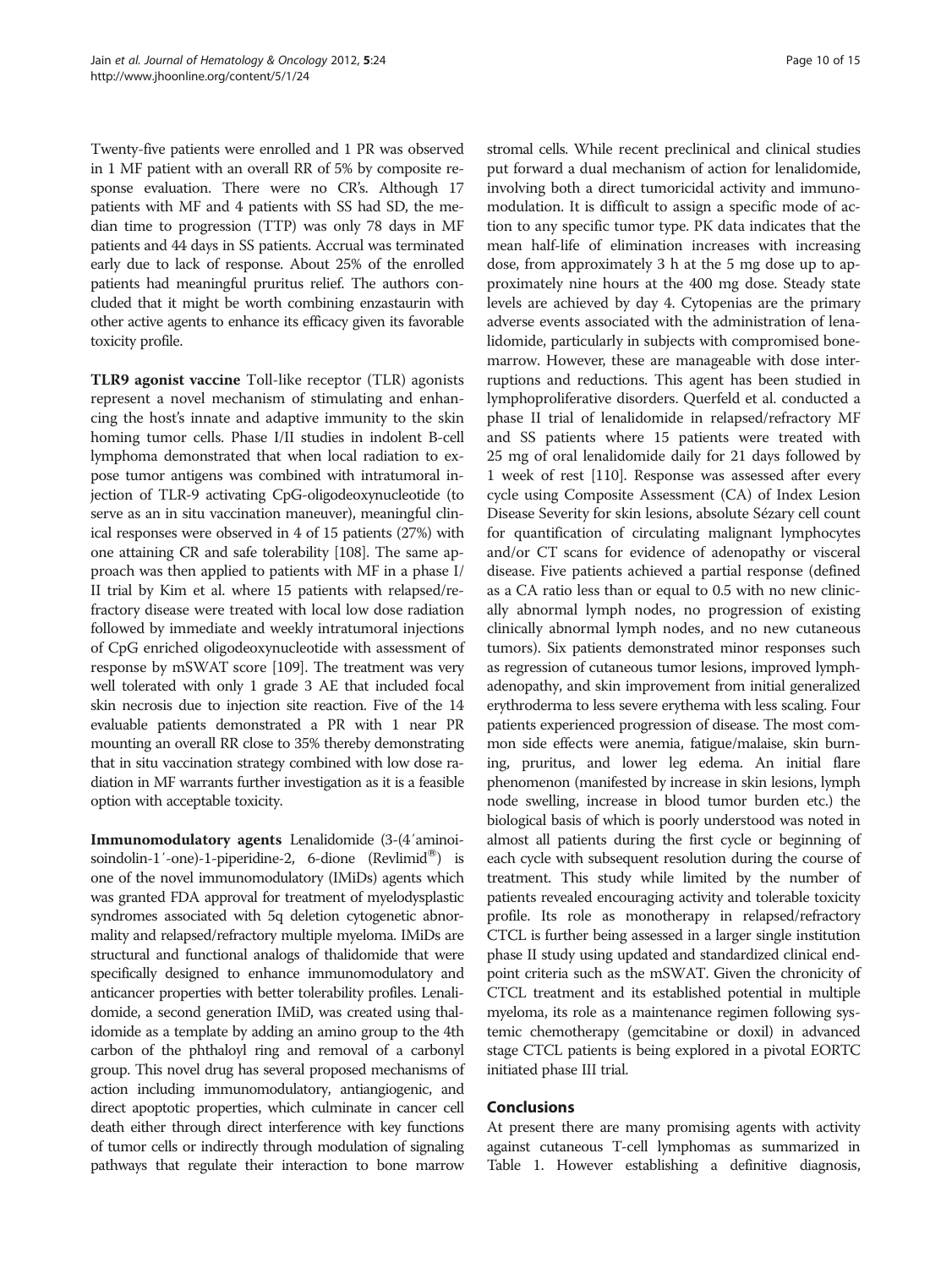| Agent             | Target                                                           | Type<br>of Study                     | Dose                                                                       | No of<br>Patients                                                                 | Stage of ORR<br>Patients [CR +PR] | (% )  | CR (%)                | PR (%)         | Median<br>DoR <sup>1</sup> | Status<br>in CTCL                                                     | Major side-<br>effects                                                                              | Reference |
|-------------------|------------------------------------------------------------------|--------------------------------------|----------------------------------------------------------------------------|-----------------------------------------------------------------------------------|-----------------------------------|-------|-----------------------|----------------|----------------------------|-----------------------------------------------------------------------|-----------------------------------------------------------------------------------------------------|-----------|
| Vorinostat        | Hydrox-amic<br>acid Class I, II, IV<br>HDAC inhibitor            | Phase II                             | 400mg<br>oral/d                                                            | 74                                                                                | $IB=11$<br>$IIA=2$                | 29.7  | 1.35                  | 28.35          | Not<br>reached             | Approved<br>for $R/R^2$<br>CTCL                                       | Diarrhea fatigue,<br>nausea, anorexia,<br>changes in taste,<br>thrombocyto-penia,<br>eight decrease | $[35]$    |
|                   |                                                                  |                                      |                                                                            |                                                                                   | $IIB=19$                          |       |                       |                |                            |                                                                       |                                                                                                     |           |
|                   |                                                                  |                                      |                                                                            |                                                                                   | $III = 20$                        |       |                       |                |                            |                                                                       |                                                                                                     |           |
|                   |                                                                  |                                      |                                                                            |                                                                                   | $IVA=18$                          |       |                       |                |                            |                                                                       |                                                                                                     |           |
|                   |                                                                  |                                      |                                                                            |                                                                                   | $IVB=4$                           |       |                       |                |                            |                                                                       |                                                                                                     |           |
| Romi-<br>depsin   | Cyclic peptide                                                   | Phase II                             | 14 mg/m2                                                                   | 71                                                                                | $IA=1$                            | 33    | $\overline{7}$        | 26             | 13.7<br>months             | Approved<br>for $R/R^2$<br>CTCL                                       | Fatique, nausea,<br>thrombocyto-penia,<br>anemia,<br>Hypocal-cemia                                  | $[40]$    |
|                   | Class I, II,<br>IV HDAC<br>inhibitor                             | <b>NCI-1312</b>                      | on days 1,<br>8, 15 every<br>28 days<br>${\sf IV}$<br>Phase II<br>14 mg/m2 |                                                                                   | $IB=6$                            |       |                       |                |                            |                                                                       |                                                                                                     |           |
|                   |                                                                  |                                      |                                                                            |                                                                                   | $IIA=2$                           |       |                       |                |                            |                                                                       |                                                                                                     |           |
|                   |                                                                  |                                      |                                                                            |                                                                                   | $IIB=15$                          |       |                       |                |                            |                                                                       |                                                                                                     |           |
|                   |                                                                  |                                      |                                                                            |                                                                                   | $IIIA=3$                          |       |                       |                |                            |                                                                       |                                                                                                     |           |
|                   |                                                                  |                                      |                                                                            |                                                                                   | $IIIB = 3$                        |       |                       |                |                            |                                                                       |                                                                                                     |           |
|                   |                                                                  |                                      |                                                                            |                                                                                   | $IVA=28$                          |       |                       |                |                            |                                                                       |                                                                                                     |           |
|                   |                                                                  |                                      |                                                                            |                                                                                   | $IVB=13$                          |       |                       |                |                            |                                                                       |                                                                                                     |           |
|                   |                                                                  |                                      |                                                                            | 96                                                                                | $IB=15$                           | 34    | 6                     | 28             | 15<br>months               | Approved<br>for $R/R^2$<br><b>CTCL</b>                                | Nausea,<br>asthenia,<br>vomiting,<br>anorexia                                                       | $[41]$    |
|                   |                                                                  | GPI-04-0001<br>28 days<br>${\sf IV}$ | on days 1,<br>8, 15 every                                                  |                                                                                   | $IIA=13$                          |       |                       |                |                            |                                                                       |                                                                                                     |           |
|                   |                                                                  |                                      |                                                                            |                                                                                   | $IIB = 21$                        |       |                       |                |                            |                                                                       |                                                                                                     |           |
|                   |                                                                  |                                      |                                                                            |                                                                                   | $III = 23$                        |       |                       |                |                            |                                                                       |                                                                                                     |           |
|                   |                                                                  |                                      |                                                                            |                                                                                   | $IVA=24$                          |       |                       |                |                            |                                                                       |                                                                                                     |           |
|                   | Belinostat Hydrox-amic acid<br>Class I, II, IV<br>HDAC inhibitor | Phase II                             | 1000 mg/m2<br>on days, 1-5 every<br>3weeks                                 | 29                                                                                | $IV=15$                           | 14    | $\overline{7}$        | $\overline{7}$ | 9.1                        | Clinical<br>Months activity but<br>not<br>approved                    | Neutro-penia,<br>thrombocyto-penia pruritis,<br>rash, edema,<br>adynamic ileus                      | $[53]$    |
|                   |                                                                  |                                      | $\mathsf{I}\mathsf{V}$                                                     |                                                                                   |                                   |       |                       |                |                            |                                                                       |                                                                                                     |           |
| Panobio-<br>stat  | Hydrox-amic acid<br>Class I, II, IV<br>HDAC inhibitor            | Phase II                             | 20mg orally on<br>days 1,3,5 every<br>28 days                              | 95                                                                                | $\geq$ IIB=68                     | 15.78 | $\overline{2}$        | 13.78          | Not<br>reached             | Clinical<br>activity<br>but not<br>approved                           | Diarrhea,<br>thrombocyto-penia, nausea,<br>pruritus, fatique,<br>asthenia                           | $[55]$    |
| Prala-<br>trexate | $RFC-1$                                                          | Phase I                              | Dose finding<br>study                                                      | 29 at optimal dose<br>of 15 mg/m2 weekly<br>x 3 every<br>4 weeks<br>$\mathsf{IV}$ | Data<br>not<br>available          | 43    | Un-known Un-known Not |                |                            | Clinical<br>reached activity and<br>acceptable<br>toxicity at<br>MTD. | Fatigue,<br>nausea, mucositis, edema,<br>epistaxis                                                  | $[65]$    |

# <span id="page-10-0"></span>Table 1 Summary of Major Clinical Trials of Novel Drugs in CTCL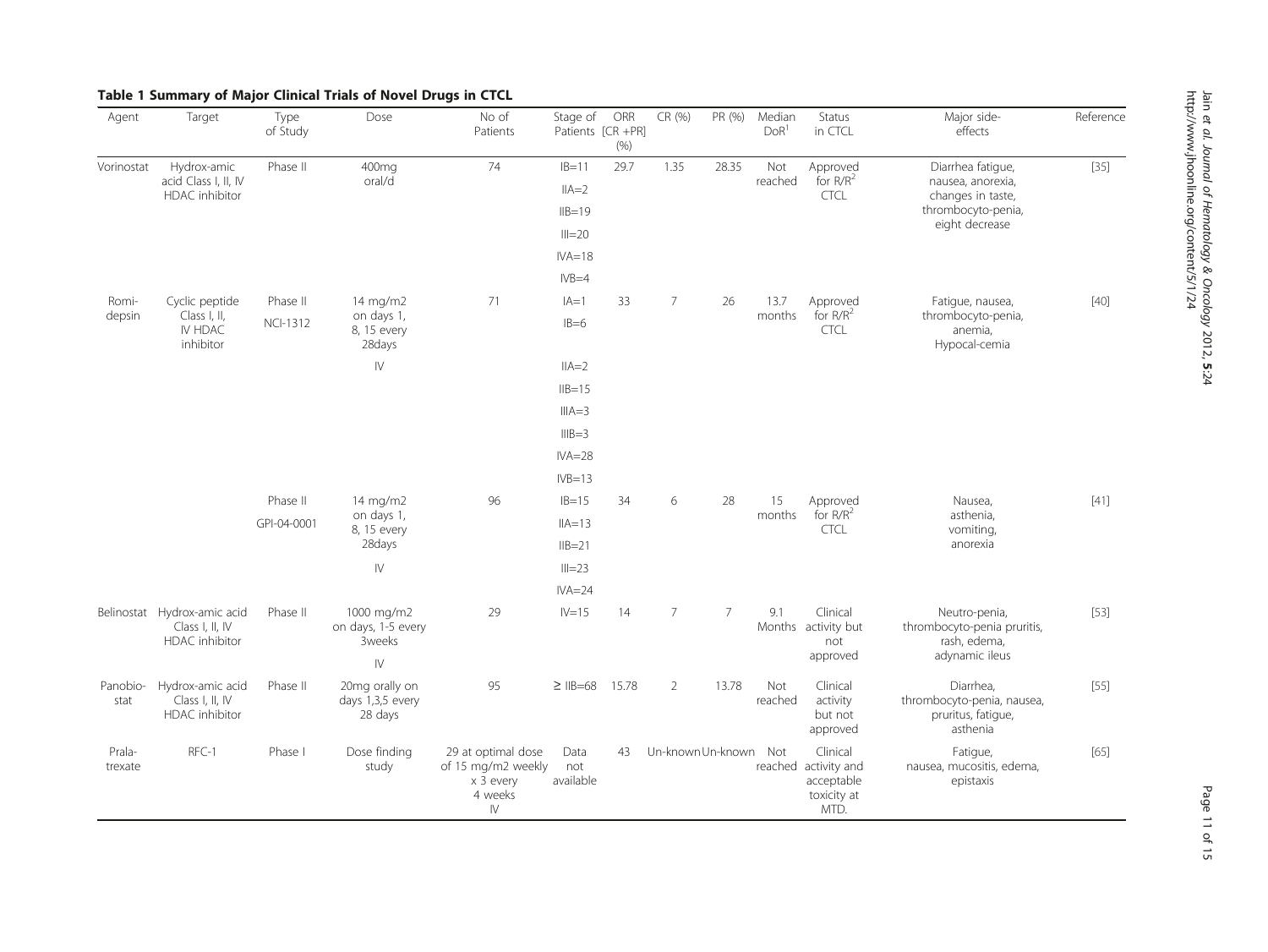|                                                             |         | Jain                                               |
|-------------------------------------------------------------|---------|----------------------------------------------------|
| Neutropenia,<br>thrombocyto-penia,<br>sensory neuropathy    | $[76]$  | tp://www.jhoonline.org/content/5/1/24              |
| Nausea,<br>tigue, dyspnea, edema,<br>urinary casts          | $[81]$  |                                                    |
| Fever,<br>rigors, nausea,<br>fatigue, hypotension           | $[85]$  | et al. Journal of Hematology & Oncology 2012, 5:24 |
| Neuropathy,<br>nausea, fatigue,<br>neutropenia,<br>diarrhea | $[100]$ |                                                    |

# Table 1 Summary of Major Clinical Trials of Novel Drugs in CTCL (Continued)

| Bortez-<br>omib            | Various                                                              | Phase II                                                      | $1.3 \text{ mg/m2}$<br>on days 1,4, 8<br>and 11 every<br>21 days<br>$\mathsf{I}\mathsf{V}$ | 10  | $IIIA=1$<br>$IIIB=3$<br>$IVA/B=6$                       | 70 | 10   | 60      | 9                     | Clinical<br>months activity but<br>not<br>approved | Neutropenia,<br>thrombocyto-penia,<br>sensory neuropathy                                                                  | $[76]$  |
|----------------------------|----------------------------------------------------------------------|---------------------------------------------------------------|--------------------------------------------------------------------------------------------|-----|---------------------------------------------------------|----|------|---------|-----------------------|----------------------------------------------------|---------------------------------------------------------------------------------------------------------------------------|---------|
| Foro-<br>desine            | <b>Inhibits</b><br>purine nucleoside<br>phophoryla-se                | Phase I                                                       | Dose finding<br>study 40-320 mg/m <sup>2</sup><br>oral daily                               | 9   | $\geq$ III $=$ 8                                        | 55 | 22   | 33      | Not<br>reached        | On-going<br>Phase II<br>trial in<br>CTCL           | Nausea,<br>fatique, dyspnea, edema,<br>urinary casts                                                                      | $[81]$  |
| Alemtu-<br>zumab           | Mono-clonal<br>anti-body against<br>CD52                             | Phase II                                                      | Escalating dose<br>up to 30 mg<br>thrice/week<br>$\mathsf{IV}$                             | 22  | $IIA=1$<br>$IIB=2$<br>$IIIA=6$<br>$IIIB=4$<br>$IVA = 7$ | 52 | 21.4 | 14.2    | Not<br>reached        | Approved<br>for use in<br><b>CTCL</b>              | Fever,<br>rigors, nausea,<br>fatigue, hypotension                                                                         | $[85]$  |
|                            |                                                                      |                                                               |                                                                                            |     | $IVB=2$                                                 |    |      |         |                       |                                                    |                                                                                                                           |         |
| <b>SGN-35</b>              | Anti-CD30<br>combined<br>with cytotoxic agent Hodgkin<br>auri-statin | Phase II in<br>$R/R^2$<br>lymphoma<br>after ASCT <sup>3</sup> | $1.8 \text{ mg/kg}$<br>every 3 weeks<br>$\mathsf{IV}$                                      | 102 | Not<br>applicable                                       | 75 | 34   | Unknown | <b>Not</b><br>reached | On-going<br>Phase II<br>trial in<br>CTCL           | Neuropathy,<br>nausea, fatique,<br>neutropenia,<br>diarrhea                                                               | $[100]$ |
|                            |                                                                      | Phase II in<br>$R/R$ sALCL <sup>4</sup>                       | $1.8$ mg/kg<br>every 3 weeks<br>$\mathsf{I}\mathsf{V}$                                     | 58  | Not<br>applicable                                       | 86 | 53   | Unknown | Not<br>reached        | On-going<br>Phase II<br>trial in<br><b>CTCL</b>    | Neuropathy,<br>nausea, fatigue, neutropenia,<br>diarrhea                                                                  | [101]   |
| TLR9<br>agonist<br>vaccine | Enhance host<br>immune response                                      | Phase II                                                      | Intra-tumoral<br>injection with<br>radiation                                               | 14  | $IB=5$<br>$IIB=10$                                      | 35 | None | 28.5    | Not<br>reached        | Clinical<br>activity but<br>not approved           | Well tolerated                                                                                                            | $[109]$ |
| Lena-<br>lidomide          | <b>IMiD</b>                                                          | Phase II                                                      | 25 mg orally daily<br>for 21 days followed by<br>1 week of rest                            | 15  | Not<br>available                                        | 30 | None | 30      | Not                   | On-going<br>trial in<br>CTCL                       | anemia, fatigue malaise,<br>reachedlarger Phase IIskin burning, pruritus, lower leg edema,<br>initial flare of<br>disease | $[110]$ |

Abbreviations: <sup>1</sup>DoR duration of response, <sup>2</sup>R/R relapsed/refractory, <sup>3</sup>ASCT autologous stem cell transplant, <sup>4</sup>sALCL systemic anaplastic large cell lymphoma.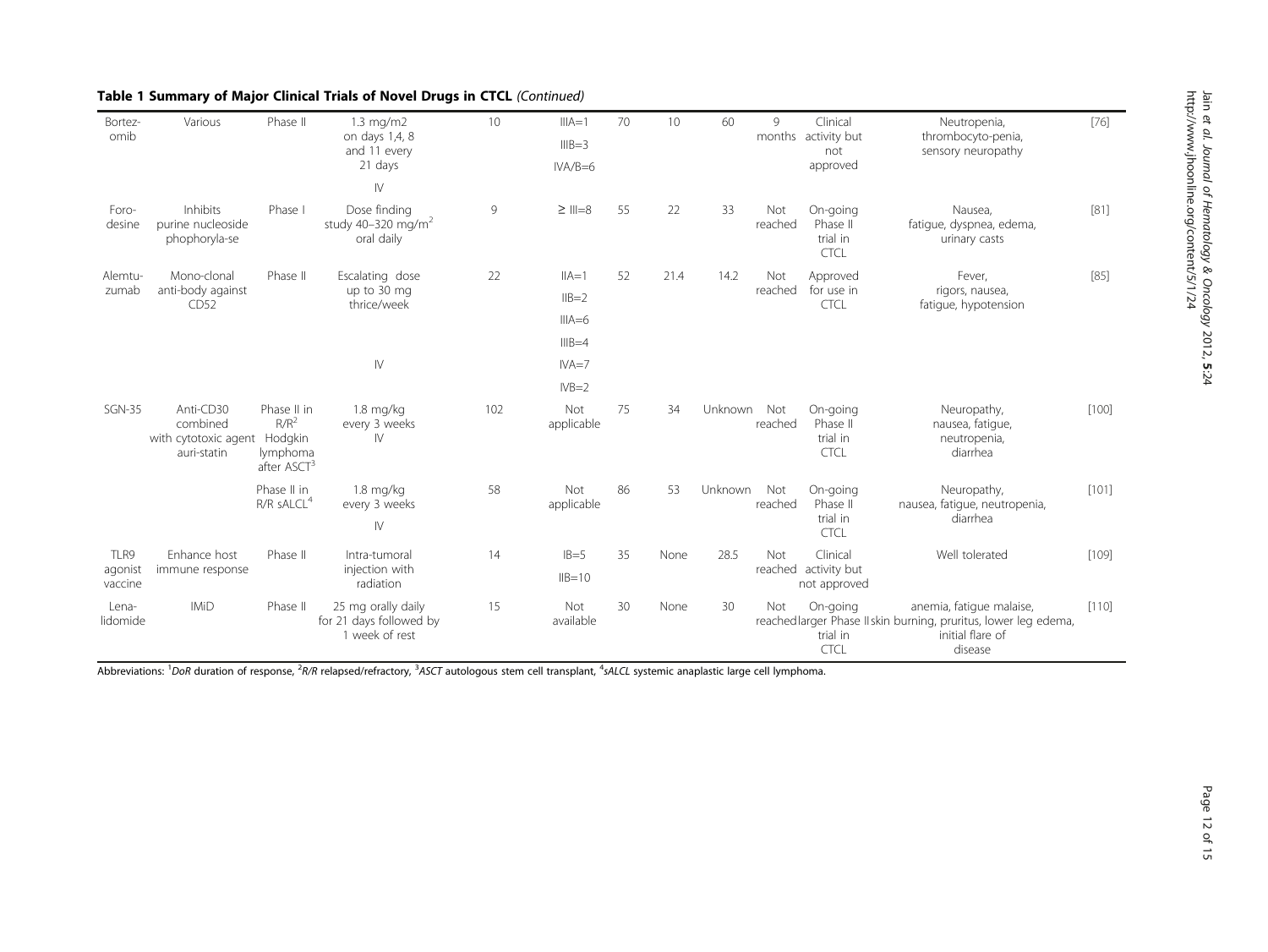<span id="page-12-0"></span>accurate staging, risk stratification and selection of appropriate initial therapy still remains critical. High response rates and favorable toxicity profile of HDAC inhibitors has become the cornerstone of treatment of advanced and relapsed/refractory CTCL. Future clinical trials would focus on utilizing these novel effective agents early in the course of this neoplasm thereby forming a backbone to which sequential therapies could be added in an escalated rational step-wise approach. Designing and implementing well designed clinical trials with careful thought to correlative molecular studies will become the dogma of clinical investigators and will equip clinicians to deliver personalized treatment. This hopefully will help move the field forward towards a cure of these diseases, as treatment currently remains largely palliative for most patients with CTCL.

#### Competing interests

Author 1 Salvia Jain: Has no financial disclosures or competing interests. Author 2 Jasmine Zain: I consult for and have done speaking programs on behalf of Allos Theraperutics and Seattle Genetics. However, none of these companies have provided any financing of this manuscript and will not gain financially form the publication of this manuscript. I hold no stocks or shares or patents in any organization related to this manuscript and have no financial or non- financial competing interests.

Author 3 Owen O'Connor: Celgene: Consultancy, Research Funding; Merck: Research Funding; Novartis: Research Funding; Spectrum: Research Funding.

#### Author details

<sup>1</sup>NYU Cancer Institute, Division of Hematology and Medical Oncology, NYU Langone Medical Center, New York, NY 10016, USA. <sup>2</sup>Center for Lymphoid Malignancies, The New York Presbyterian Hospital - Columbia University Medical Center, Columbia University Hospital - College of Physicians and Surgeons, 6 East 60th St., New York, N.Y 10022, USA.

#### Authors' contributions

SJ, JZ and OOC drafted the manuscript. All authors read and approved the final manuscript.

#### Received: 15 February 2012 Accepted: 17 May 2012 Published: 17 May 2012

#### References

- 1. Bradford PT, Devesa SS, Anderson WF, et al: Cutaneous lymphoma incidence patters in the United States: a population based study of 3884 cases. Blood 2009, 113:5064–5073.
- Olsen E, Vonderheid E, Pimpinelli N, et al: Revisions to the staging and classification of mycosis fungoides and Sezary syndrome: a proposal of the international society for cutaneous lymphomas (ISCL) and the cutaneous lymphoma task force of the European organization for research and treatment of cancer (EORTC). Blood 2007, 110:1713–1722.
- 3. Agar NS, Wedgeworth E, Crichton S, et al: Survival outcomes and prognostic factors in mycosis fungoides/Sezary syndrome: validation of the revised international society for cutaneous lymphomas/European organization for research and treatment of cancer staging proposal. J Clin Oncol 2010, 28:4730–4739.
- 4. Kim YH, Liu HL, Mraz-Gernhard S, et al: Long-term outcome of 525 patients with mycosis fungoides and Sezary syndrome: clinical prognostic factors and risk for disease progression. Arch Dermatol 1996, 139:857–866.
- Horwitz SM, Olsen EA, Duvic M, et al: Review of the treatment of mycosis fungoides and Sezary syndrome: a stage-based approach. J Natl Compr Canc Netw 2008, 6(4):436–442.
- Trautinger F, Knobler R, Willemze R, et al: EORTC consensus recommendations for the treatment of mycosis fungoides/Sezary syndrome. Eur J Cancer 2006, 42(8):1014-1030.
- 7. Prince HM, Whittaker S, Hoppe RT, et al: How I treat mycosis fungoides and Sezary syndrome. Blood 2009, 114:4337–4353.
- 8. Arulogan SO, Prince HM, Ng J, et al: Long-term outcomes of patients with advanced stage cutaneous T-cell lymphoma and large cell transformation. Blood 2008, 112:3082–3087.
- Olsen EA, Whittaker S, Kim YH, et al: Clinical end points and response criteria in mycosis fungoides and sezary syndrome: a consensus statement of the International Society for cutaneous lymphomas, the United States cutaneous lymphoma consortium, and the cutaneous lymphoma task force of the European organization for research and treatment of cancer. J Clin Oncol 2011, 18:2598-2607.
- 10. Piekarz R, Bates S: Epigenetic modifiers: basic understanding and clinical development. Clin Cancer Res 2009, 15:3918–3926.
- 11. Johnstone RW, Licht JD: Histone deacetylase inhibitors in cancer therapy: is transcription the primary target? Cancer Cell 2003, 4:13-18
- 12. Sandor V, Senderowicz A, Mertins S, et al: P21-dependent q(1)arrest with downregulation of cyclin D1 and upregulation of cyclin E by the histone deacetylase inhibitor FR901228. Br J Cancer 2000, 83 (6):817–825.
- 13. Sambucetti LC, Fischer DD, Zabludoff S, et al: Histone deacetylase inhibition selectively alters the activity and expression of cell cycle proteins leading to specific chromatin acetylation and antiproliferative effects. J Biol Chem 1999, 274(49):34940–34947.
- 14. Classon M, Harlow E: The retinoblastoma tumour suppressor in development and cancer. Nat Rev Cancer 2002, 2(12):910–917.
- 15. Gui CY, Ngo L, Xu WS, et al: Histone deacetylase (HDAC) inhibitor activation of p21WAF1 involves changes in promoter-associated proteins, including HDAC1. Proc Natl Acad Sci USA 2004, 101(5):1241–1246.
- 16. Richon VM, Sandhoff TW, Rifkind RA, et al: Histone deacetylase inhibitor selectively induces p21WAF1 expression and gene-associated histone acetylation. Proc Natl Acad Sci USA 2000, 97(18):10014–10019.
- 17. Peart MJ, Tainton KM, Ruefli AA, et al: Novel mechanisms of apoptosis induced by histone deacetylase inhibitors. Cancer Res 2003, 63(15):4460–4471.
- 18. Ruefli AA, Ausserlechner MJ, Bernhard D, et al: The histone deacetylase inhibitor and chemotherapeutic agent suberoylanilide hydroxamic acid (SAHA) induces a cell-death pathway characterized by cleavage of Bid and production of reactive oxygen species. Proc Natl Acad Sci USA 2001, 98(19):10833–10838.
- 19. Jones LK, Saha V: Chromatin modification, leukaemia and implications for therapy. Br J Haematol 2002, 118(3):714–727.
- 20. Nebbioso A, Clarke N, Voltz E, et al: Tumor-selective action of HDAC inhibitors involves TRAIL induction in acute myeloid leukemia cells. Nat Med 2005, 11(1):77–84.
- 21. Guo F, Sigua C, Tao J, et al: Cotreatment with histone deacetylase inhibitor LAQ824 enhances Apo-2L/tumor necrosis factor-related apoptosis inducing ligand-induced death inducing signaling complex activity and apoptosis of human acute leukemia cells. Cancer Res 2004, 64(7):2580–2589.
- 22. Butler LM, Zhou X, Xu WS, et al: The histone deacetylase inhibitor SAHA arrests cancer cell growth, up-regulates thioredoxin-binding protein-2, and down-regulates thioredoxin. Proc Natl Acad Sci USA 2002, 99 (18):11700–11705.
- 23. Wolf D, Rodova M, Miska EA, et al: Acetylation of [beta]-catenin by CREB-binding protein (CBP). J Biol Chem 2002, 277(28):25562–25567.
- 24. Bannister AJ, Miska EA, Gorlich D, et al: Acetylation of importin-a nuclear import factors by CBP/p300. Curr Biol 2000, 10(8):467–470.
- 25. Cohen HY, Lavu S, Bitterman KJ, et al: Acetylation of the C terminus of Ku70 by CBP and PCAF controls Bax-mediated apoptosis. Mol Cell 2004, 13(5):627–638.
- 26. Kim MS, Kwon HJ, Lee YM, et al: Histone deacetylases induce angiogenesis by negative regulation of tumor suppressor genes. Nat Med 2001, 7(4):437–443.
- 27. Mie Lee Y, Kim SH, Kim HS, et al: Inhibition of hypoxia-induced angiogenesis by FK228, a specific histone deacetylase inhibitor, via suppression of HIF-1a activity. Biochem Biophys Res Commun 2003, 300 (1):241–246.
- 28. Marquard L, Gjerdrum LM, Christensen IJ, et al: Prognostic significance of the therapeutic targets histone deacetylase 1, 2, 6 and acetylated histone H4 in cutaneous T-cell lymphoma. Histopathology 2008, 53(3):267–277.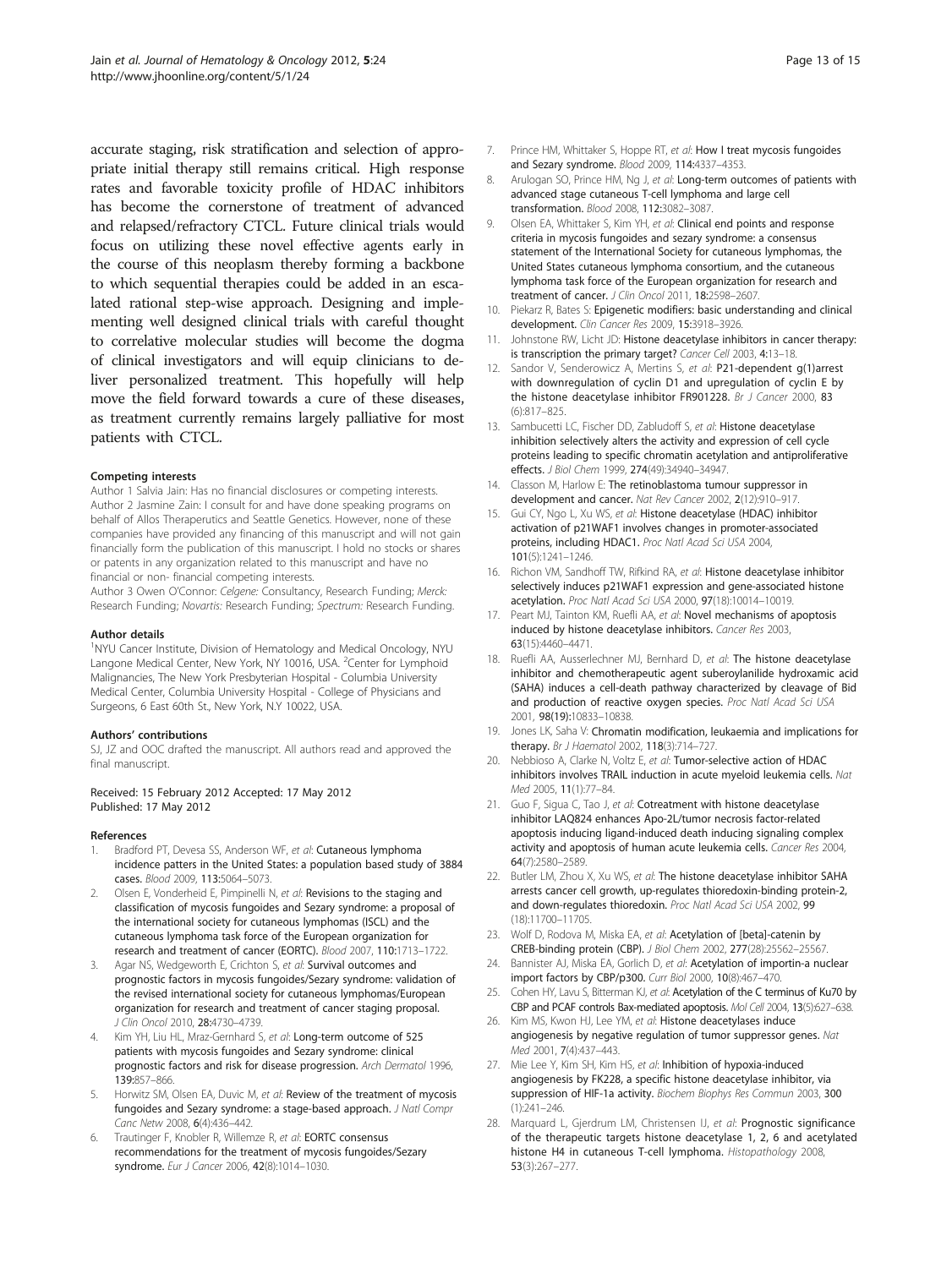- <span id="page-13-0"></span>29. Mann BS, Johnson JR, Cohen MH, et al: FDA approval summary: Vorinostat for treatment of advanced primary cutaneous T-cell lymphoma. Oncologist 2007, 12:1247–1252.
- 30. [[http://www.fda.gov/NewsEvents/Newsroom/PressAnnouncements/](http://www.fda.gov/NewsEvents/Newsroom/PressAnnouncements/ucm189629.htm) [ucm189629.htm\]](http://www.fda.gov/NewsEvents/Newsroom/PressAnnouncements/ucm189629.htm).
- 31. Zhang C, Richon V, Ni X, et al: Selective induction of apoptosis by histone deacetylase inhibitor SAHA in cutaneous T-cell lymphoma cells. Relevance to mechanism of therapeutic action. J Invest Dermatol 2005, 125:1045–1052.
- 32. Kelly WK, Richon VM, O'Connor OA, et al: Phase I clinical trial of histone deacetylase inhibitor: suberoylanilide hydroxamic acid administered intravenously. Clin Cancer Res 2003, 9:3578–3588.
- 33. O'Connor OA, Heaney ML, Schwartz L, et al: Clinical experience with intravenous and oral formulations of the novel histone deacetylase inhibitor suberoylanilide hydroxamic acid in patients with advanced hematologic malignancies. J Clin Oncol 2006, 24:166-173.
- 34. Duvic M, Talpur R, Ni X, et al: Phase II trial of oral vorinostat (suberoylanilide hydroxamic acid, SAHA) for refractory cutaneous T-cell lymphoma (CTCL). Blood 2007, 109:31–39.
- 35. Olsen EA, Kim YH, Kuzel TM, et al: Phase IIB multicenter trial of vorinostat in patients with persistent, progressive, or treatment refractory cutaneous T-cell lymphoma. J Clin Oncol 2007, 25:3109–3115.
- 36. Duvic M, Kim YH, Kuzel TM, et al: The systemic effects of vorinostat in Patients with cutaneous T-cell lymphoma (CTCL): Post-Hoc analysis in patients with high blood tumor burden. Blood 2009, ASH Annual Meeting Abstracts 114:Abstract 1709.
- 37. Gardner JM, Introcaso CE, Nasta SD, et al: A novel regimen of vorinostat with interferon gamma for refractory Sezary syndrome. J Am cad Dermatol 2009, 61:112–116.
- 38. Piekarz RL, Robey RW, Zhan Z, et al: T-cell lymphoma as a model for the use of histone deacetylase inhibitors in cancer therapy: impact of depsipeptide on molecular markers, therapeutic targets, and mechanisms of resistance. Blood 2004, 103:4636–4643.
- 39. Piekarz RL, Robey RW, Sandor V, et al: Inhibitor of histone deacetylation, depsipeptide (FR901228), in the treatment of peripheral and cutaneous T-cell lymphoma: a case report. Blood 2001, 98:2865–2868.
- 40. Piekarz R, Frye R, Turner M, et al: Phase II multi-institutional trial of the histone deacetylase inhibitor romidepsin as monotherapy for patients with cutaneous T-cell lymphoma. J Clin Oncol 2009, 27:5410-5417.
- 41. Whittaker S, Demierre MF, Kim EJ, et al: Final results from a multicenter, international, pivotal study of romidepsin in refractory cutaneous T-cell lymphoma. J Clin Oncol 2010, 28(29):4485–4491.
- 42. Therasse P, Arbuck SG, Eisenhauer EA, et al: New guidelines to evaluate the response to treatment in solid tumors: European organization for research and treatment of cancer, national cancer institute of the United States, national cancer institute of canada. J Natl Cancer Inst 2000, 92:205–216.
- 43. Cheson BD, Pfistner B, Juweid ME, et al: Revised response criteria for malignant lymphoma. J Clin Oncol 2007, 25:579-586.
- 44. Stevens SR, Ke MS, Parry EJ, et al: Quantifying skin disease burden in mycosis fungoides-type cutaneous T-cell lymphomas: the severityweighted assessment tool (SWAT). Arch Dermatol 2002, 138:42–48.
- 45. Heald P: Clinical trials and efficacy assessment in the therapy of cutaneous T-cell lymphoma. Ann NY cad Sci. 2001, 941:155–165.
- 46. Olsen E, Duvic M, Frankel A, et al: Pivotal phase III trial of two dose levels of denileukin diftitox for the treatment of cutaneous T-cell lymphoma. J Clin Oncol 2001, 19:376-388.
- 47. Edelson R, Berger C, Gasparro F, et al: Treatment of cutaneous T-cell lymphoma by extracorporeal photochemotherpy: Preliminary result. N Engl J Med 1987, 316:297–303.
- 48. Steele NL, Plumb JA, Vidal L, et al: A phase I pharmacokinetic and pharmacodynamics study of the histone deacetylase inhibitor belinostat in patients with advanced solid tumors. Clin Cancer Res 2008, 14:804.
- 49. Piekarz R, Frye R, Wright J, et al: Cardiac studies in patients with depsipeptide, FK28, in a phase II trial for T-cell lymphoma. Clin Cancer Res 2006, 12:3762–3773.
- 50. Gimsing P, Hansen M, Knudsen LM, et al: A phase I clinical trial of the histone deacetylase inhibitor belinostat in patients with advanced hematological neoplasia. Eur J Haematol 2008, 81:170–176.
- 51. Steele NL, Plumb JA, Vidal L, et al: Pharmacokinetic and pharmacodynamic properties of an oral formulation of the histone

deacetylase inhibitor Belinostat (PXD101). Cancer Chemother Pharmacol 2011, 67:1273–1279.

- 52. Kelly WK, DeBono J, Blumenschein G, et al: Final results of a phase I study of oral belinostat (PXD101) in patients with solid tumors. J Clin Oncol (Meeting Abstracts) 2009, 27:3531.
- 53. Pohlman B, Advani RH, Duvic M, et al: Final results of a phase II trial of Belinostat (PXD-101) in patients with recurrent ore refractory peripheral or cutaneous T-cell lymphoma. Blood 2009, ASH Annual Meeting Abstracts 114:Abstract 920.
- 54. Ellis L, Pan Y, Smyth GK, et al: Histone deacetylase inhibitor panobinostat induces clinical responses with associated alterations in gene expression profiles in cutaneous T-cell lymphoma. Clin Cancer Res 2008, 14:4500-4510.
- 55. Duvic M, Becker JC, Dalle S, et al: Phase II trial of Oral Panobinostat in patients with refractory Cutaneous T-cell Lymphoma. Blood 2008, ASH Annual Meeting Abstracts 112:Abstract1005.
- 56. Mandawat A, Fiskus W, Buckley KM, et al: Pan-histone deacetylase (HDAC) inhibitor panobinostat depletes CXCR4 levels and signaling and exerts synergistic anti-myeloid activity in combination with CXCR4 antagonists. Blood 2010, 116(24):5306–5315.
- 57. Zhang C, Zhang X, Li B, et al: Molecular and biological characteristics of acquired vorinostat-resistant cutaneous T-cell lymphoma cells. Blood 2009, ASH Annual Meeting Abstracts 114:Abstract 1732.
- Fotheringham S, Epping MT, Stimson L, et al: Genome-wide loss-offunction screen reveals an important role for the proteasome in HDAC inhibitor-induced apoptosis. Cancer Cell 2009, 15:57–66.
- Khan O, Fotheringham S, Wood V, et al: HR23B is a biomarker for tumor sensitivity to HDAC inhibitor-based therapy. Proc Natl Acad Sci U S A 2010, 107:6532–6537.
- 60. O'Connor OA, Pro B, Pinter-Brown LL, et al: Results of the pivotal, multicenter, phase II study of pralatrexate in patients with relapsed or refractory peripheral T-cell lymphoma (PTCL). J Clin Oncol 2009, 27:15s. suppl; abstr 8561.
- 61. Sirotnak FM, DeGraw JI, Moccio DM, et al: New folate analogs of the 10 deaza-aminopterin series: Basis for structural design and biochemical and pharmacologic properties. Cancer Chemother Pharmacol 1984, 12:18–25.
- 62. Wang ES, O'Connor OA, She Y, et al: Activity of a novel antifolate (PDX, 10-propargyl 10-deazaaminopterin) against human lymphoma is superior to methotrexate and correlates with tumor RFC-1 gene expression. Leuk Lymphoma 2003, 44:1027–1035.
- 63. Izbicka E, Diaz A, Saunders M, et al: Distince mechansistic activity profile of pralatrexate in comparison to other antifolates in vitro and in vivo molds of human cancers. Cancer Chemother Pharmacol 2009, 64:993-999.
- 64. Foss FM, Horwitz SM, Brown LP, et al: Pralatrexate is an effective treatment for heavily pretreated patients with relapsed/refractory transformed mycosis fungoides (tMF). Blood 2010, ASH Annual Meeting Abstracts 116:Abstract 1762.
- 65. Horwitz SM, Kim YH, Foss FM, et al: Identification of an active, welltolerated dose of pralatrexate in patients with relapsed or refractory cutaneous T-cell lymphoma (CTCL): Final results of a multicenter dose-finding study. Blood 2010. ASH Annual Meeting Abstracts 116:Abstract 2800.
- 66. Enrica Marchi, Luca Paoluzzi, Luigi Scotto, et al: Pralatrexate is synergistic with the proteasome inhibitor bortezomib in *in vitro* and *in vivo* models of T-cell lymphoid malignancies. Clin Cancer Res 2010, 16(14):3648–3658.
- 67. Ri M, Iida S, Ishida T, et al: Bortezomib-induced apoptosis in mature T-cell lymphoma cells partially depends on upregulation of Noxa and functional repression of Mcl-1. Cancer Sci 2009, 100:341–348.
- 68. Richardson PG, Sonneveld P, Schuster MW, et al: Bortezomib or high-dose dexamethasone for relapsed multiple myeloma. New Engl J Med 2005, 352:2487–2498.
- 69. O'Connor OA, Wright J, Moskowitz C, et al: Phase II clinical experience with the novel proteasome inhibitor bortezomib inpatients with indolent non-Hodgkin's lymphoma and mantle cell lymphoma. J Clin Oncol 2005, 23:676–684.
- 70. Adams J: The proteasome: a suitable antineoplastic target. Nat Rev Cancer 2004, 4:349–360.
- 71. An B, Goldfarb RH, Siman R, et al: Novel dipeptidyl proteasome inhibitors overcome Bcl-2 protective function and selectively accumulate the